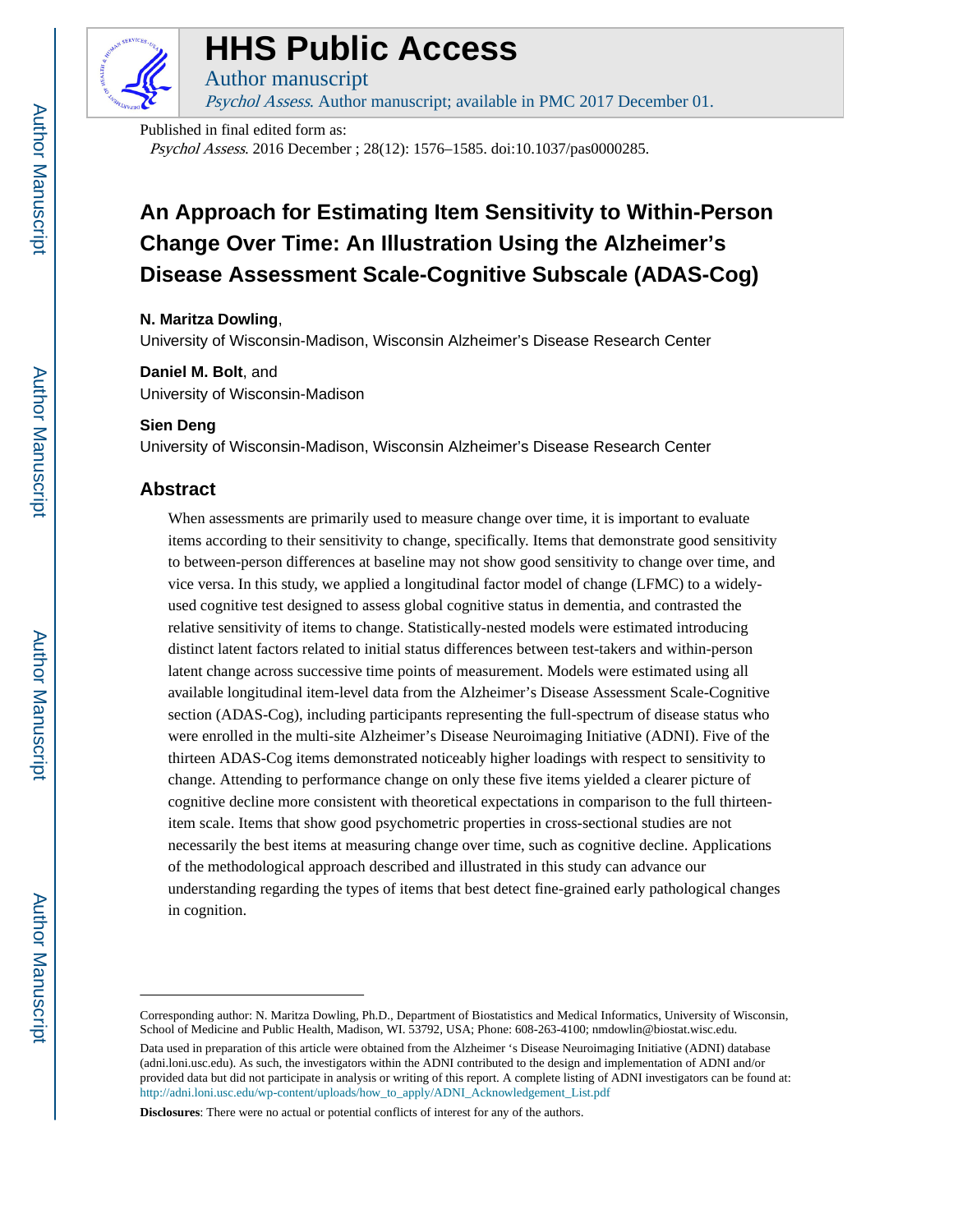## **Keywords**

Longitudinal Factor Model; Item Sensitivity to Change; Measurement Invariance; ADAS-Cog; Cognitive Decline; Structural Equation Modeling; Alzheimer's Disease

# **Introduction**

Neurocognitive testing is a vital component to early detection, accurate diagnosis, and the monitoring of disease progression and evaluation of treatment effects. The measurement of cognitive abilities through testing is also critical in assessing the effectiveness and clinical meaningfulness of symptomatic and disease-modifying clinical trials. Accurate clinical diagnosis and classification of individuals into the correct disease status depends, to some extent, on the validity of the cognitive test score interpretations. The validity of cognitive test scores can be measured by their capacity to detect patterns of cognitive deficits that might be indicative of abnormal decline (Bondi et al., 1994; Bondi et al., 1995; Salmon & Lange, 2001). It is important to distinguish between pathological cognitive decline or "impairment" and normal (non-pathological) age-associated cognitive decline. The first can be measured by performance on cognitive tests well below normative standards while the latter refers to a change from baseline or expected ability compared to established age-group norms for the test (Slick, 2006). In either case, it is fairly standard to use 1 to 1.5 SD change from estimated baseline or previous performance as the marker of a meaningful "change".

Outcome measures that detect subtle and fine changes over time in cognitive function are undoubtedly useful to enhance our understanding of decline in cognition due to disease progression and to accurately assess the clinical benefits of therapeutic interventions. Optimally-developed cognitive measures that are sensitive to the early emergence of clinical symptoms may also prove to be highly associated with underlying brain pathology providing strong evidence of biomarker validation (Sperling et al., 2011). Consequently, neuropsychological outcome measures that capture change and reliably detect "true" residual cognitive function as a clinical indicator of remaining intact cerebral architecture (or brain structure) are as important as understanding the clinical effects of underlying pathology (Bussire et al., 2003; Esiri & Chance, 2012). Several recent publications have demonstrated that improved cognitive composite scores using multivariate machine learning approaches to weight individual test items (Llano, Laforet, & Devanarayan, 2011) or combining items from different scales (Skinner et al., 2012) can perform as well as or better than putative neuroimaging or cerebrospinal fluid (CSF) biomarkers in predicting conversion to dementia.

The utility of a cognitive test primarily used to measure change over time can be evaluated in terms of the differential contribution and sensitivity of individual items to change. Items in cognitive assessment instruments that demonstrate good psychometric properties and sensitivity to between-person baseline or cross-sectional differences may not show as much sensitivity to change over time. The converse may also be true. Concerns about accurate test scoring, appropriate methodology for analyzing test score data, and optimal selection of items to assess cognitive and functional abilities for disease prognosis may explain the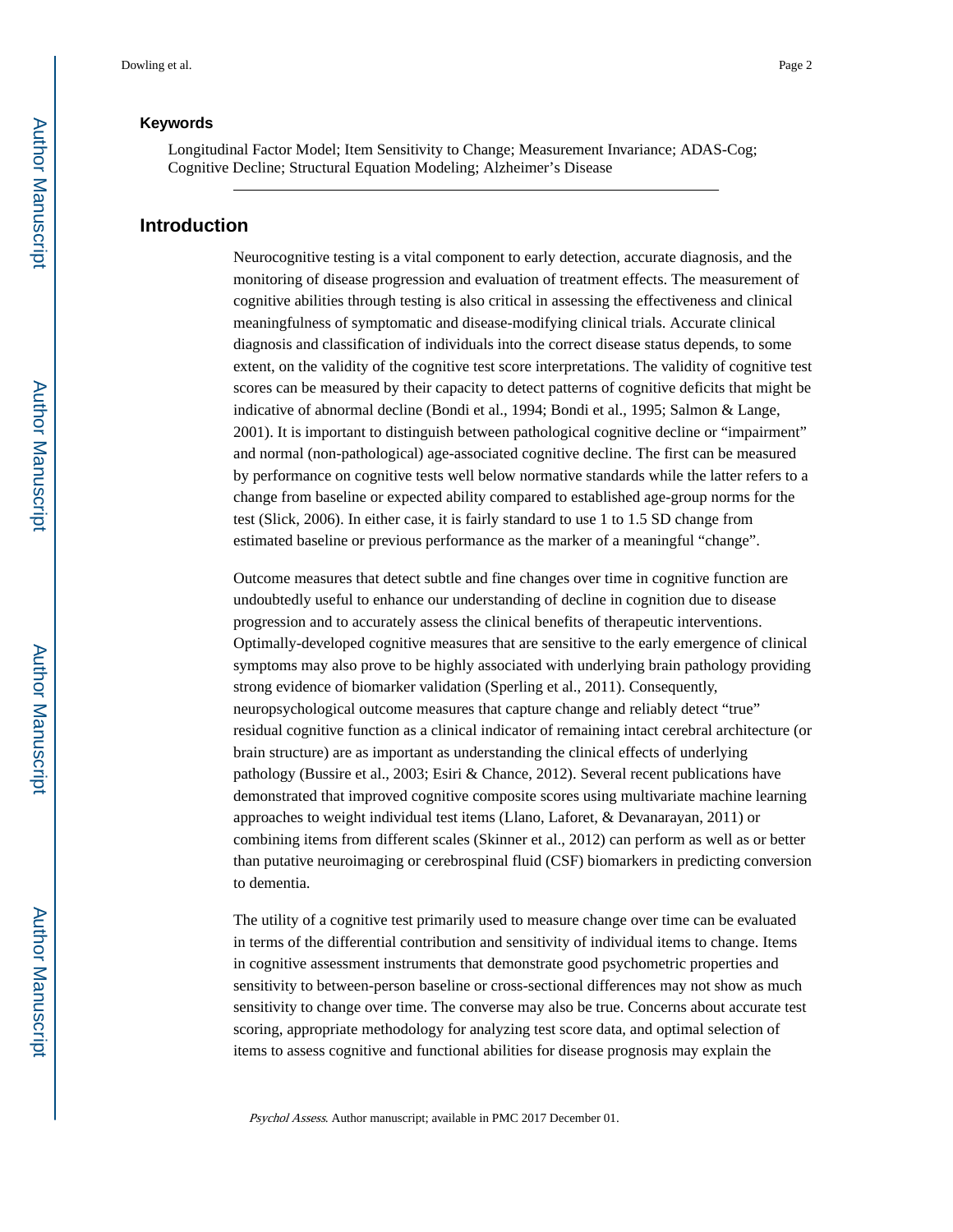increasingly popular application of advanced latent variable modeling or item response theory (IRT) methodology in health sciences and aging research (e.g., Crane et al., 2008; Flynn, Dombeck, DeWitt, Schulman, & Weinfurt, 2008; Fries, Bruce, & Cella, 2005; Mungas, & Reed, 2000; Mungas, Reed, & Kramer, 2003; Proust-Lima, Amieva, Dartigues, & Jacqmin-Gadda, 2007; Salsman et al., 2014). In IRT modeling, item fitness is generally evaluated on an item-by-item basis using the item responses across all test takers. The selection of candidate items for test assembly is generally guided by item properties such as item difficulty or sensitivity to discriminate between individuals with different levels of the underlying trait measured by the test. When such tests are ultimately used to study change over time, it is often implicitly assumed that the change that occurs is best understood as change in the same latent trait that distinguished individuals at baseline. However, the introduction of different types of latent variables in latent variable models makes it possible to test this assumption. If violated, the model can also provide a basis for separate evaluations of individual items according to their relative sensitivities to between- and within-person (change) factors, which can be valuable in identifying items that increase the usefulness and responsiveness of neuropsychological and neurobehavioral assessments designed to measure change. Such analyses provide both theoretical and practical value in the design and analysis of scale instruments that may seek to study both aspects of cognitive performance in an individual.

Meredith and Horn (2001) proposed a longitudinal factor model of change (LFMC) containing specific latent factors related to baseline cognitive status differences between test takers and latent change across the measurement time points. A key advantage of structural factor models, such as the LFMC, is the ability to sequentially impose constraints on the parameters of interest allowing the study of the invariance of specific covariances and/or factor loadings of items in a test over time (McArdle, 2007). Standard measurement equivalence or measurement invariance analyses, as described in Meredith (1993), can be applied to the model allowing the detection of individual test items that display significantly greater (or lesser) sensitivity to change as compared to their sensitivity to initial differences.

In theory, the LFMC model thus also provides a mechanism by which the lack of measurement invariance for a given assessment scale over time can be explained. Traditional forms of measurement invariance analysis start with an attempt to confirm that a scale measures the same latent trait over time. As this assumption is frequently violated, it becomes important to not only understand why, but to introduce methodological alternatives that allow such changes to occur. By introducing separate between- versus-within person latent factors, the LFMC model provides such a mechanism. The purpose of this study was to illustrate the application of the LFMC modeling framework to identify items most sensitive to change across time using data from the Alzheimer's Disease Assessment Scale-Cognitive section (ADAS-Cog) (Rosen, Mohs, & Davis, 1984). The ADAS-Cog is a rating instrument commonly used to measure cognitive dysfunction in clinical trials and for detecting, tracking, and staging AD (e.g., Aisen et al., 2008; Feldman et al., 2010; Kurz, Farlow, Quarg, & Spiegel, 2004; Rafii et al., 2011; Sano et al., 2011; Shah et al., 2013; Suzuki et al., 2013). ADAS-Cog scores are obtained from written and verbal responses to items measuring key cognitive domains typically affected in AD including verbal episodic memory, language, comprehension, and ideomotor praxis.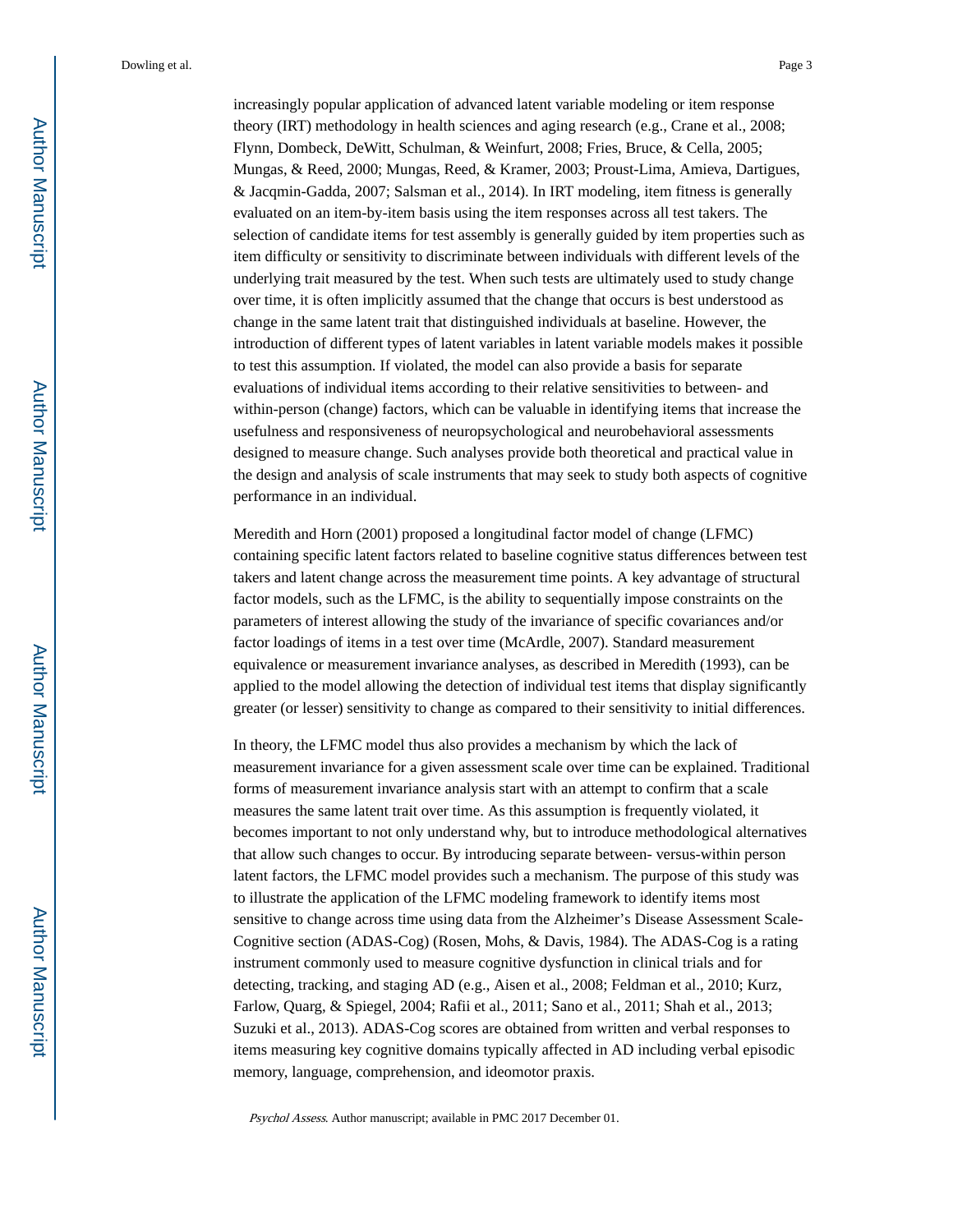# **Method**

#### **Participants**

Data used in the preparation of this article were obtained from the Alzheimer's Disease Neuroimaging Initiative (ADNI) database (adni.loni.usc.edu). The primary goal of ADNI has been to test whether imaging and other biological markers and clinical and neuropsychological assessment can be combined to measure the progression of mild cognitive impairment (MCI) and early Alzheimer's disease (AD). Determination of sensitive and specific markers of very early AD progression is intended to aid researchers and clinicians to develop new treatments and monitor their effectiveness as well as lessen the time and cost of clinical trials. To date ADNI protocols have recruited over 1,400 adults, ages 55 to 90, clinically diagnosed as cognitively normal (CN), MCI, or AD. For up-to-date information on ADNI protocols, see www.adni-info.org.

The population for the present study consisted of all participants with available item-level data on the ADAS-Cog up to the 24-month follow-up visit. A period of two years at one year intervals was considered a reasonable amount of time to study cognitive decline in this sample (see, e.g., De Jager, Blackwell, Budge, & Sahakian, 2005; Marquis et al. 2002). The sample included individuals across the full spectrum of disease status, from CN, early and late MCI, and early AD. Details on the study protocol for the clinical diagnosis of participants into disease categories can be found at [http://www.adni-info.org/Scientists/](http://www.adni-info.org/Scientists/ADNIStudyProcedures.aspx) [ADNIStudyProcedures.aspx.](http://www.adni-info.org/Scientists/ADNIStudyProcedures.aspx) Briefly, clinical diagnosis is established in a multi-step process combining results from neuropsychological, neuropsychiatric, and functional tests and clinical judgement based on published criteria for dementia. As shown in Table 1, the analytical sample for fitting the LFCM model included 1,217 older adults diagnosed at study entry as CN ( $N = 343$ ), MCI ( $N = 764$ ), and AD ( $N = 110$ ). This represented 82% (1,217/1,480) of the total sample recruited in the ADNI studies at the time the data for the present study were downloaded. At month 12, we retained 90% of the analytical sample (1,094/1,217), and at month 24, roughly 60% (733/1,217) had item-level data on the ADAS-Cog-13. Reasons for lost to follow-up or missing appointments in ADNI vary by biomarker. The most common reasons reported in the literature are death, cognitive impairment, depression, and other health-related complications (Lo et al., 2012). Participants in the current study were mostly male (57%), ranged in age from 55 to 91 years ( $M = 73$ ,  $SD =$ 7.08), and reported an average of 16.11 years of education  $(SD = 2.75$ ; range, 6–20 years). Table 1 also reports global cognitive function at baseline measured by the Mini Mental State Examination (MMSE; Folstein, Folstein, & McHugh, 1975) and the Clinical Dementia Rating Scale Sum of Boxes (CDR-SB; Morris, 1993).

#### **Instrument**

The classic or standard ADAS-Cog (Rosen, Mohs, & Davis 1984) includes 11 items and the revised and expanded ADAS-Cog-13 (Mohs et al., 1997) includes two additional items measuring visual attention and concentration (digit or number cancellation) and delayed verbal recall. Total test scores may range from 0 to 70 in the standard version of the test and from 0 to 85 in the expanded version with lower scores indicating better cognitive performance. Items were scored following the test developers guidelines. We studied item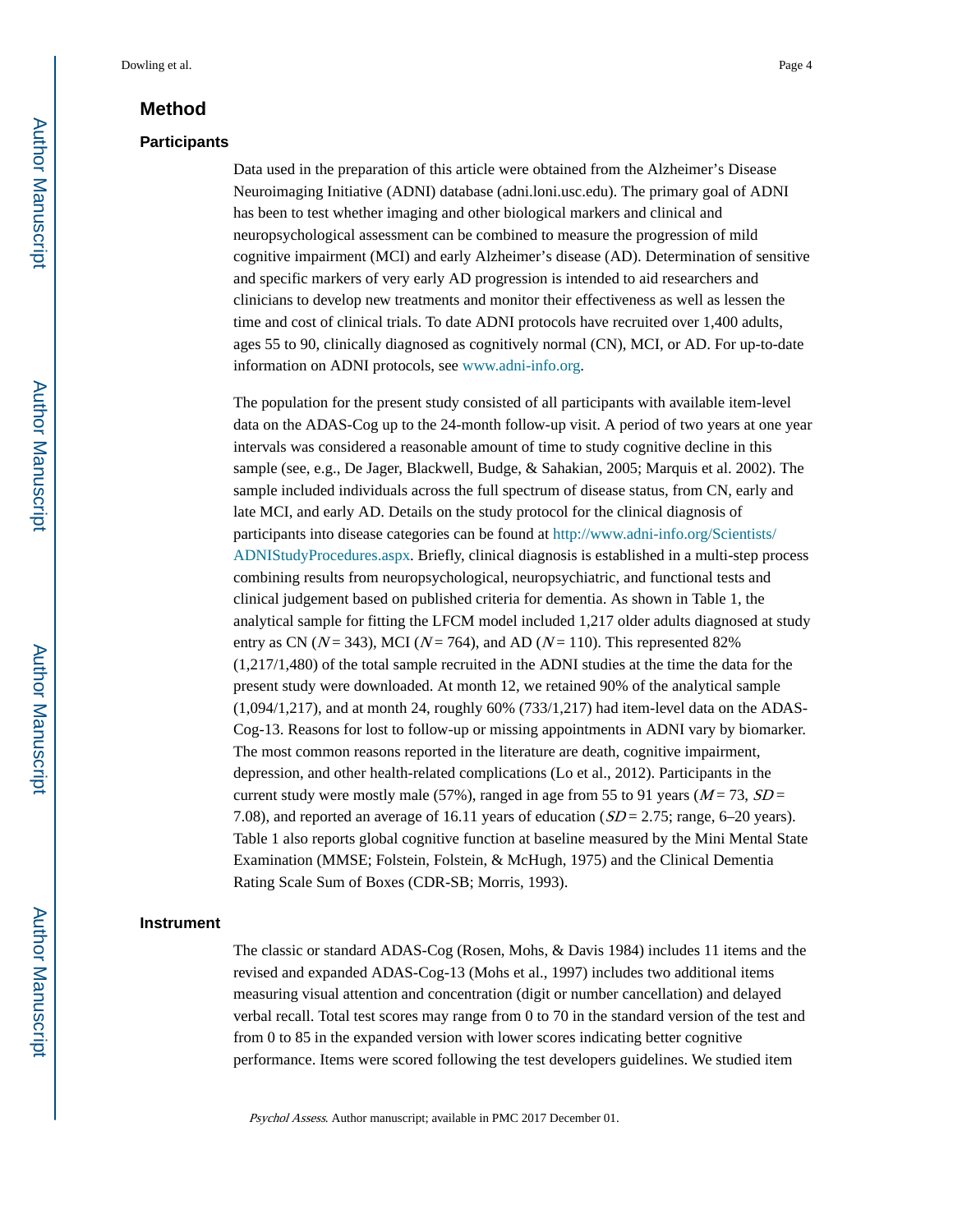sensitivity to change using the expanded version of the scale denoted here as ADAS-Cog-13. Table 2 lists the 13 items by cognitive domain and scoring scheme.

The ADNI study administers alternate test forms at each visit in which only the word lists are varied to minimize practice effects. To insure unambiguous interpretation of changes in the ADAS-Cog-13 between the studied time points, we conducted longitudinal measurement invariance tests over a 24-month interval to determine whether the test items assessed the same attribute across time (Horn, & McArdle, 1992; Meredith, 1993). Longitudinal invariance was evaluated using a multi-group confirmatory factor analysis within the framework of structural equation modeling (SEM; Meredith, 1993; Schaie, Maitland, Willis, & Intrieri, 1998). We assessed the degree to which ADAS-Cog-13 factor structure (configural invariance), factor loadings (metric invariance), factor variance/covariance and item means (scalar invariance), and item error variances were similar across time. The results provided evidence in support of the test's longitudinal factorial invariance over the 24-month period. (Results are available upon request from the first author.) Means and standard deviations of the ADAS-Cog-13 at baseline are also reported in Table 1.

#### **The Longitudinal Factor Model of Change**

Using item-level cognitive outcome scores, the LFMC model was applied incorporating specific latent factors to measure cross-sectional differences in cognitive functioning (between participants at baseline) and the sensitivity to capture within-person change in cognitive functioning over time. Assuming that cognitive functions are repeatedly measured across  $t = 3$  time points, the general longitudinal factor model of change is specified as:

> $x_{ij1} = \lambda_{j1} f_{i1} + \varepsilon_{ij1}$  $x_{ij1} - x_{j1}y_{i1} + z_{ij1}$ <br> $x_{ij2} = \lambda_{j1}f_{i1} + \lambda_{j2}f_{i2} + \varepsilon_{ij2}$ <br> $x_{ij3} = \lambda_{j1}f_{i1} + \lambda_{j2}f_{i2} + \lambda_{j3}f_{i3} + \varepsilon_{ij3}$

where  $x_{ii1}$ ,  $x_{ii2}$ , and  $x_{ii3}$  denote the item score for person *i* on item *j* across *t* time points, denoted here as 1, 2 and 3, respectively;  $f_{i1}$ ,  $f_{i2}$ , and  $f_{i3}$  are latent factors denoting the baseline cognitive status (baseline factor 1), cognitive change from  $t = 1$  to  $t = 2$  (change factor 2), and cognitive change from  $t = 2$  to  $t = 3$  (change factor 3) for person *i*, respectively. In this model specification the baseline factor  $1, f<sub>I</sub>$ , represents a factor reflecting differences between persons in baseline cognitive functioning, while change factor 2,  $f_2$ , and change factor 3,  $f_3$ , represent how an individual has changed across the two respective one-year time intervals. The parameters  $\lambda_j$  1,  $\lambda_j$  2, and  $\lambda_j$  3 thus indicate the initial status and change status loadings (with respect to two time intervals) for item j, respectively. Finally,  $e_{ii1}$ ,  $e_{ii2}$ , and  $e_{ii3}$ are the respective error terms reflecting the uniqueness variance for each item  $j$  at a given time point  $t$ .

In this study, we evaluated the general unrestricted model, denoted as the Varying Factor Model, which allows all factor loadings to differ across time  $(\lambda_{i1} \lambda_{i2} \lambda_{i3})$ , against restricted models in which  $\lambda_{j1} = \lambda_{j2} = \lambda_{j3}$  for all items (denoted as the Constant Factor Model), and where only  $\lambda_{i2} = \lambda_{i3}$  for all items (specified as the Baseline and Change Factor Model). It is important to note that the Constant Factor Model is the most restrictive of the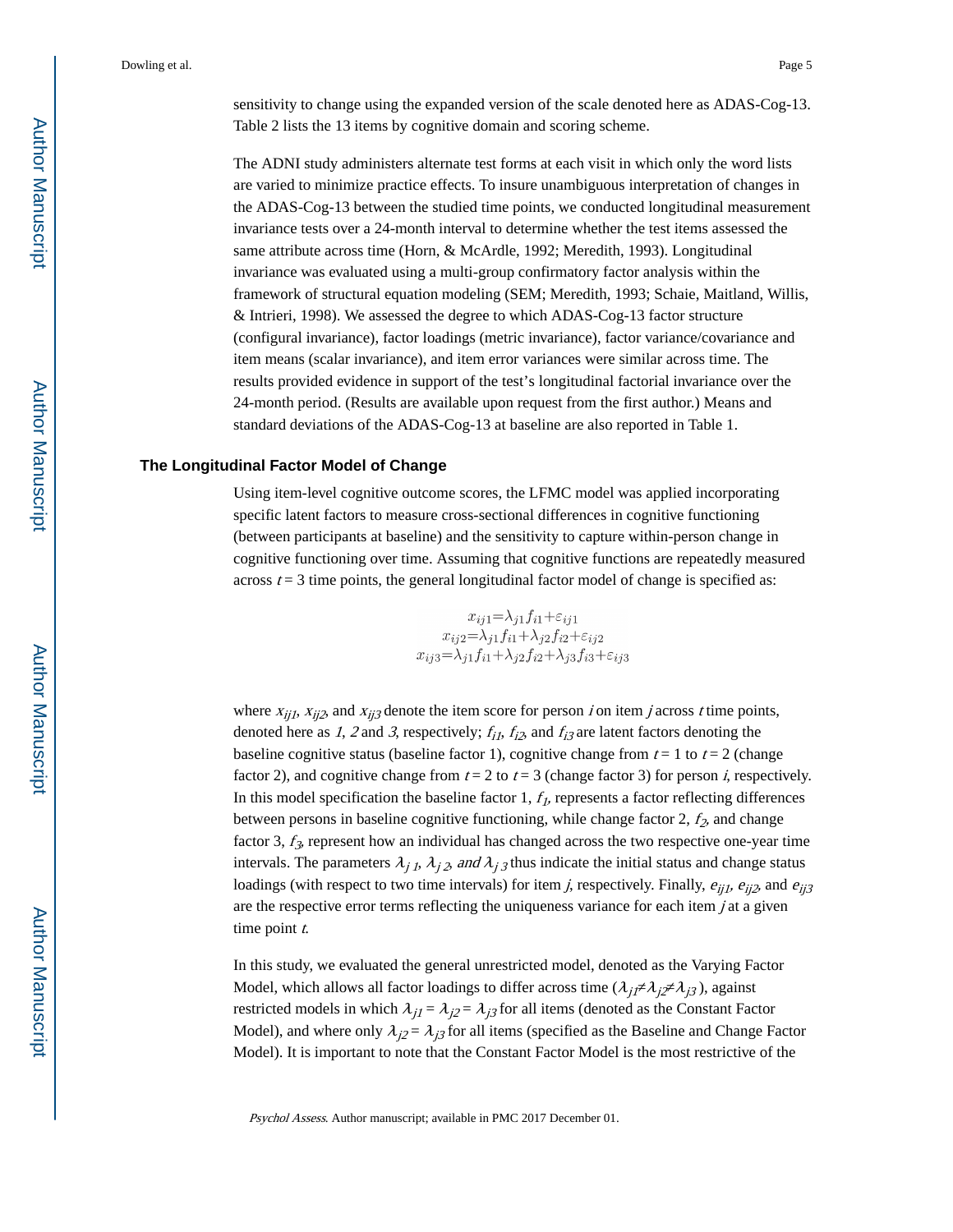three models and is statistically equivalent to a model that assumes measurement invariance in a single latent trait over time. The Varying Factor Model is the least restrictive model allowing not only differences in item loadings across the baseline and change factors but also between the two factors representing change. The Baseline and Change Factor Model allows the item loadings to differ between the baseline and change factors but assumes the change factors are invariant. Additionally, all the models included covariance terms between factors, which allows us to see (and account for) the potential relationship between cognitive functioning at baseline and subsequent declines.

The three models were compared to gather statistical evidence regarding the potential differential sensitivities of the items across latent factors. In the application of the LFMC model to the ADAS-Cog item scores illustrated here, we viewed baseline factor 1  $(f_{i1})$  as representing the level of cognitive functioning observed at time 1. In this case, an item's loading  $(\lambda_{i_l})$  indicates how well the item measures the participants' cognitive status at  $t = 1$ , while  $\lambda_{i2}$  and  $\lambda_{i3}$  indicate how well it measures change from t=1 to t = 2 and from t=2 to t = 3, respectively. Comparing models that differ in the nature of constraints imposed on their factor loadings within the LFMC is conceptually akin to confirmatory factor analysis approaches to establishing measurement invariance (Meredith, 1993; Millsap & Meredith, 2007; Reise, Widaman, & Pugh, 1993). Since the three models of interest possess a fullynested structure in terms of the nature of the constraints imposed, model comparison can be conducted via either chi-square difference testing or through use of standard model comparison and goodness-of-fit criteria applied in confirmatory factor analysis. The latter criteria included the Akaike information criterion (AIC; Akaike, 1974), Bayesian information criterion (BIC; Schwarz, 1978), sample-size-adjusted BIC (SABIC; Sclove, 1987), comparative fit index (CFI; Bentler, & Bonett, 1980), Tucker-Lewis index (TLI; Tucker, & Lewis, 1973), and root mean square error of approximation (RMSEA; Browne & Cudeck, 1992; Steiger, & Lind, 1980). Model comparison provides the basis for claims that item performance may or may not vary in relation to between-person versus within-person factors.

#### **Additional Analyses**

To further validate the best model obtained in the previous step and to illustrate the value of distinguishing among the 13 ADAS-Cog items in their capacity to capture cognitive decline, we compare the observed mean item scores at each time point using a subset of the ADAS-Cog items found to be maximally sensitive to change over time. We also compared the average growth estimates (i.e., rate of change) obtained from fitting separate linear latent growth curve models (LGCM) (Bollen & Curran, 2006) using the total score of the full test versus those items found most sensitive to change. To facilitate the comparison of the sensitivities of different sets of items in capturing change, these analyses were conducted using cases with complete values in all items across all the observation time points evaluated. This produced an analytical sample of 491 cases with non-missing data. All models were estimated using MPlus 7.31 (Muthén, & Muthén, 1998–2015). All descriptive statistics and graphics were obtained with the programming language R, Version 3.2.0 (R Core Team, 2015).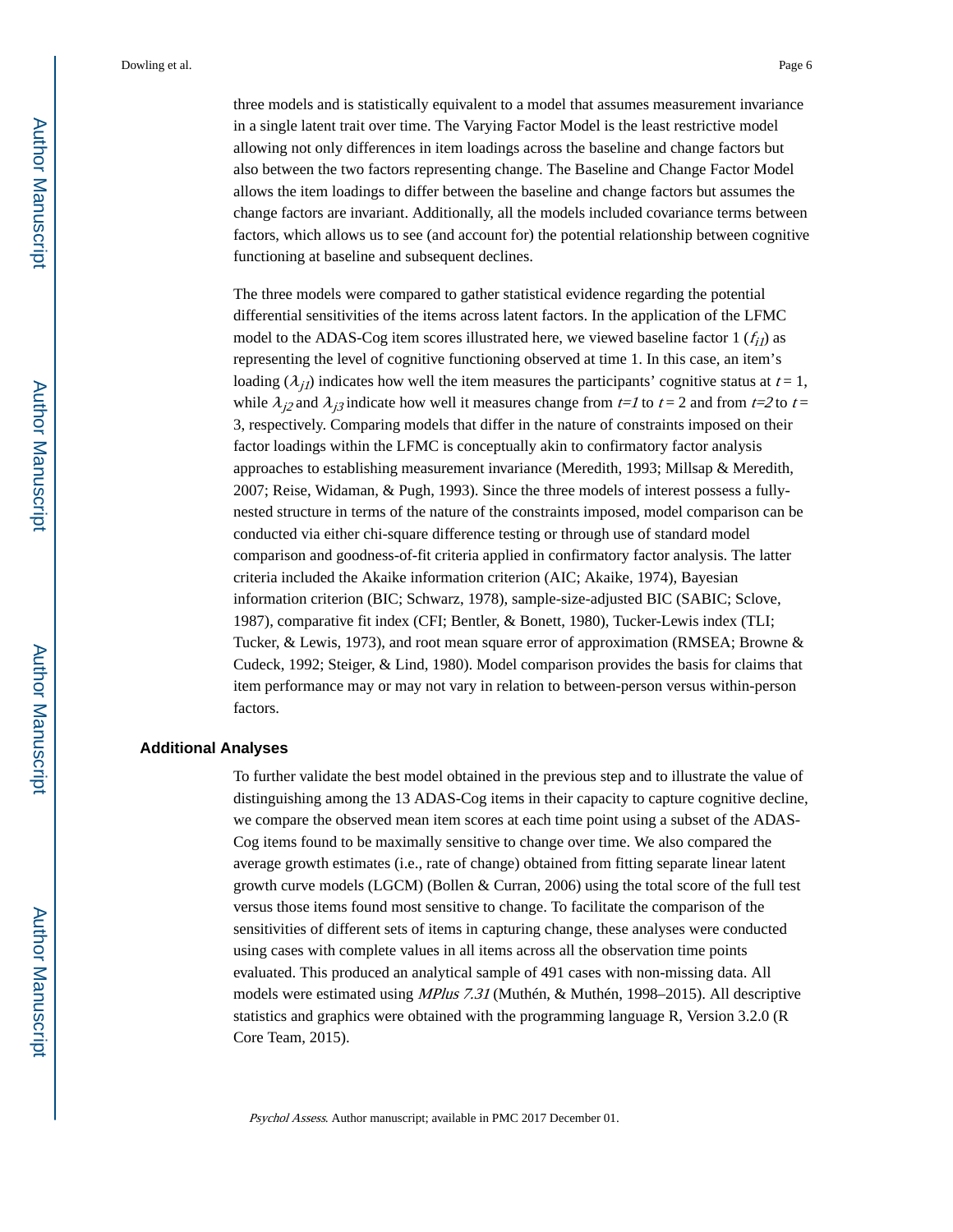# **Results**

#### **Item sensitivity using the Longitudinal Factor Model of Change**

Chi-square difference ( $\chi^2_{diff}$ ) tests (also known as likelihood ratio tests) were used to compare the fit of the competing nested models. The hypothesis test comparing the Baseline and Change Factor Model vs the Varying Factor Model was not rejected,

 $\chi^2_{diff}$  (12, N=1, 217)=8.16, p = .77, suggesting that the more parsimonious model (Baseline and Change Factor Model) was preferred. Conversely, the test comparing the Baseline and Change Factor Model with the Constant Factor Model rejected the null hypothesis

 $\chi^2_{diff}$  (13, N=1, 217)=3.48, p < .001, implying that the model containing more freely estimated parameters (in this case the Baseline and Change Factor Model) provided a better fit than the Constant Factor Model. A summary of the fit produced by each sequential LFMC model using the specified criteria is shown in Table 3. With the exception of the AIC, which is known to favor more complex models (West, Taylor, and Wu, 2014), the Baseline and Change Factor Model outperformed the Constant and the Varying Factor models. Therefore, the Baseline and Change Factor Model was selected as the most appropriate model in our study. As change factors 2 and 3, respectively, represent the sensitivity to capturing an individual's cognitive change from time 1 to time 2 and time 2 to time 3, the results suggest that this sensitivity is relatively stable over time (i.e.,  $\lambda_i = \lambda_i$  in the Baseline and Change Factor Model), but different from the relative sensitivity to baseline differences in cognitive functioning.

Tables 4 and 5 display the standardized estimates of item loadings obtained from the baseline factor 1 and growth or latent change factors 2 and 3 for all items in the ADAS-Cog-13. In the left columns of both tables, we can see that item 1 (*word-recall-trial 1 to 3*), item 4 (delayed word recall), and item 8 (word-recognition) show the largest loadings with respect to Factor 1, which suggests that they are optimal in discriminating participants' cognitive levels in their initial cognitive status. In contrast, items 2 (commands), 9 (remember instructions), and 12 (spoken language) were not as discriminating. However, items 2 (commands), 9 (remember instructions), 10 (comprehension), 11 (word finding), and 12 (spoken language) had the largest loadings on the change factors 2 and 3. This indicates their relatively stronger sensitivity to an individual's change or decline in cognitive ability across the three time points. With the exception of item 2 (*commands*), all the items identified as most sensitive were clinician-rated items measuring language (items, 2, 10, 11, and 12) and memory (item 9) abilities. Interestingly, items 1 (*word-recall-trial 1 to 3*), 3 (copy geometric forms), 4 (delayed word recall), and 8 (word-recognition), designed to assess predominantly memory skills, had the lowest loadings on change factors 2 and 3, suggesting that among the 13 items on the test, these items showed the least sensitivity to changes across time.

Figure 1 illustrates the relationship between item factor loadings and differential functioning across the two types of estimated latent factors. For example, items 1 (word-recall), 4 (delayed word recall), and 8 (word-recognition) perform best at distinguishing the cognitive functioning between individuals at their baseline status, but show the least sensitivity to capture the individual's cognitive decline over time. On the other hand, items 9 (remember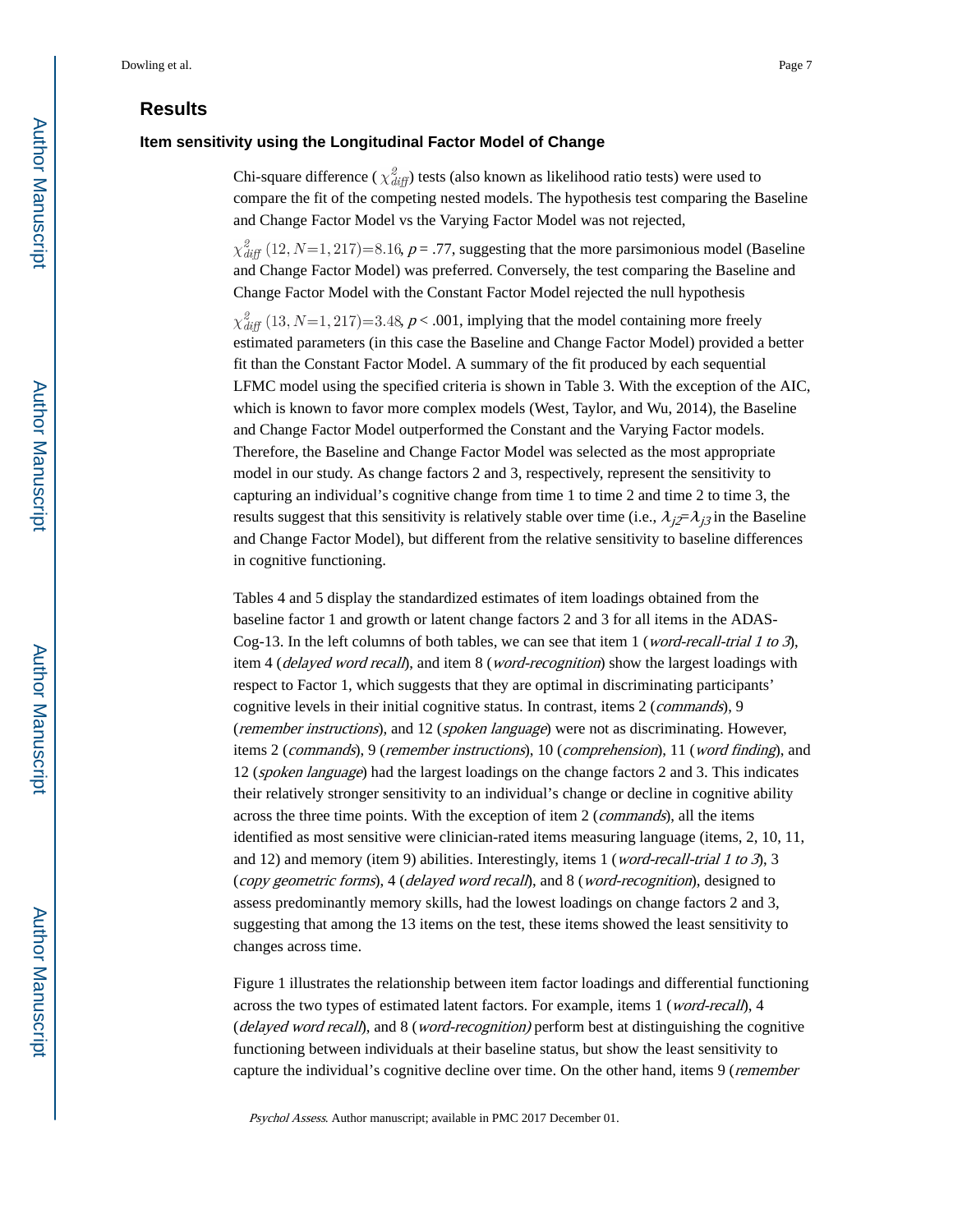instructions), 10 (comprehension), and 12 (spoken language) show the greatest sensitivity to within-individual change in cognitive ability longitudinally, but they are not as sensitive as the other items in measuring the initial cognitive level. If we apply, for example, 0.35 as a minimum factor loading "rule of thumb" for item selection (cf; Stevens, 2009), we can identify some items that perform relatively well both in sensitivity to baseline differences and change across time. That is, if an item has a factor loading greater than 0.35 on both latent factors, then it can be viewed as a good item in terms of capturing both initial differences and change over time. Examples of such items in the ADAS-Cog 13 are items 5 (*naming objects*) and 7 (*orientation*). In general terms, these findings suggest that items that appear to function well in distinguishing baseline between-person differences in the underlying trait measured by the instrument might not necessarily function as well for detecting within-person differences. In fact, we found a strong negative correlation between the baseline factor 1 and the change factor 2,  $r(11) = -0.85$ ,  $p < .001$ .

#### **Comparative Analyses**

Table 6 shows the observed mean item scores at each time interval for the following three groups of ADAS-Cog-13 items: 1) a five-item group containing the items demonstrating greatest sensitivity to change, 2) the remaining eight-item group of non-selected items, and 3) the full thirteen-item group. As indicated above, the five-item group was comprised of the items with the largest loadings on change factor 2, and hence had the greatest sensitivity to detect cognitive decline. These included commands, remember instructions, comprehension, word finding, and spoken language. Figure 2 depicts the trends of the observed mean scores over the three data collection time points with a 95% confidence interval. We can see that only the trajectory of the five-item total score outcome displayed a clear increasing trend (greater cognitive impairment) across all three time points, consistent with a linear cognitive decline progression. Conversely, mean scores across time based on the thirteen- and eightitem outcome measures show an inconsistent pattern, initially showing improvement from  $t$ = 1 to  $t = 2$ , and then a decline from  $t = 2$  to  $t = 3$ . This finding may simply be due to noise introduced by items that are not sensitive to within-person change. However, it is also possible that such results reflect some form of practice effects on particular items; effects that potentially become offset by cognitive declines at later time points. This interpretation seems particularly plausible given that the pattern of improvement is most noticeable for the CN population, less so for the mild MCI group, and not at all for the AD group, where the effects of actual cognitive decline have likely offset any benefit from practice.

A summary of the estimated average linear growth parameters (i.e., mean slope or rate of change) obtained from an unconditional LGCM applied separately to the five-, eight-, and thirteen-item longitudinal outcome measures is presented in Table 7. To facilitate comparison across item groups**,** the table shows the standardized average growth slope estimates. The results again support the five-item aggregate score as the most sensitive measure of change. The estimated growth parameter for the five-item outcome measure was the highest, also yielding the smallest standard error and most significant  $p$ -value.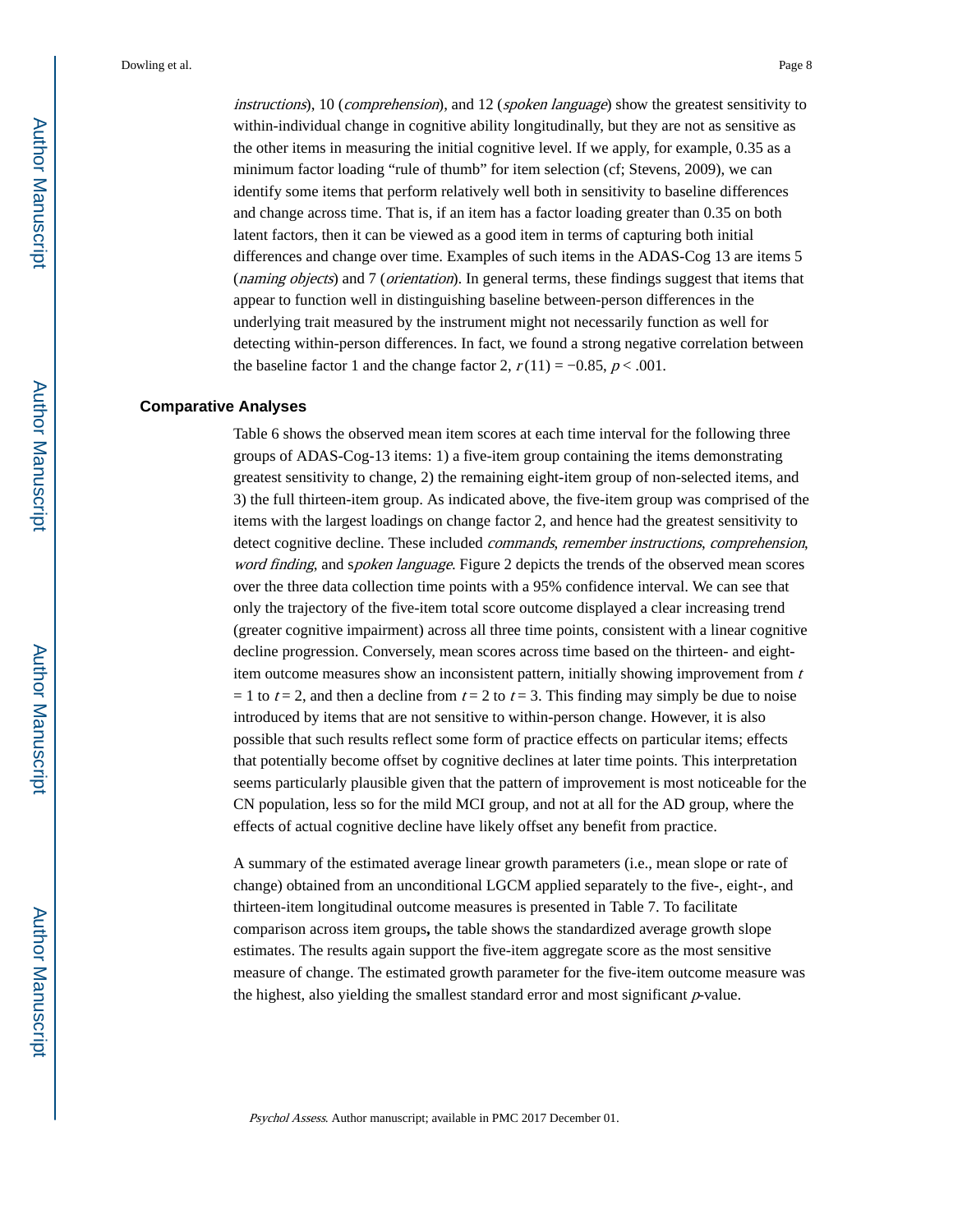# **Discussion**

The purpose of this study was to describe and illustrate the application of the LFMC framework to serial item-level data from the ADAS-Cog-13 to examine the relative sensitivities of items to detect cross-sectional differences in cognitive function between participants and within-person change in cognition over time. The model identified five items indicating a progressive decline across the three time points. To validate the LFMC results we used longitudinal aggregate scores as outcomes to compare the performance of the five model-selected items in capturing change to that of non-selected items and all thirteen items in the test. We also used a LGC modeling approach to estimate and compare growth factors across item-groups. These analyses supported the superiority of longitudinal aggregate scores obtained from the five items showing greater sensitivity to change, as the entire collection of 13 items failed to display a progressive decline. Most factor analytic studies of longitudinal measures attend solely to between-person factors when interpreting what the items are measuring. One limitation of this class of analyses is that the frequently observed lack of measurement invariance with respect to such factors is difficult to explain. An appealing feature of the model studied in this paper is that it provides an explanation for the lack of measurement invariance over time, namely that items are disproportionately sensitive to cognitive decline.

As evidenced by numerous publications, there is an urgent need to develop cognitive outcome measures that are sensitive in revealing early synaptic and neuronal dysfunction associated with AD pathology (Becker, Greig, & Giacobini, 2008; Broich, Schlosser-Weber, Weiergraber, & Hampel, 2012; Robert et al., 2010; Sperling et al., 2011). Optimized measures of different cognitive processes are a necessary component of clinical trials of drug-modifying therapies for accurate assessment of treatment benefits. More sensitive primary or co-primary cognitive outcomes may also lower the cost and enhance the efficiency of clinical trials by reducing sample size requirements and increasing power to detect significant differences at both the individual and aggregate sample levels. The evaluation protocol of items for cognitive tests should involve not only their difficulty level and ability to discriminate amongst individuals across the full spectrum of the disease, but also the extent to which they are sensitive to detect change over time; especially when the objective of the assessment is to measure change and gain better understanding of intraindividual processes. A latent variable modeling framework which links longitudinal itemlevel observations to latent variables or factors allowing the distinction between item sensitivity to baseline interindividual differences and intraindividual change provides one such tool. We demonstrated that desirable cross-sectional psychometric properties of items that made up a test do not necessarily translate into desirable item characteristics for the analysis of change.

To some extent, the overall quality of a test to measure change over time stems from the quality of its items to detect such change. In close agreement with previous cross-sectional studies applying IRT models to the analysis of item-level data from ADAS-Cog (e.g., Benge, Balsis, Geraci, Massman, & Doody, 2009; Ueckert, et al., 2014), we found that items measuring episodic memory deficits (e.g., word recall, delayed word recall, and word recognition) performed very well in differentiating respondents with different levels of the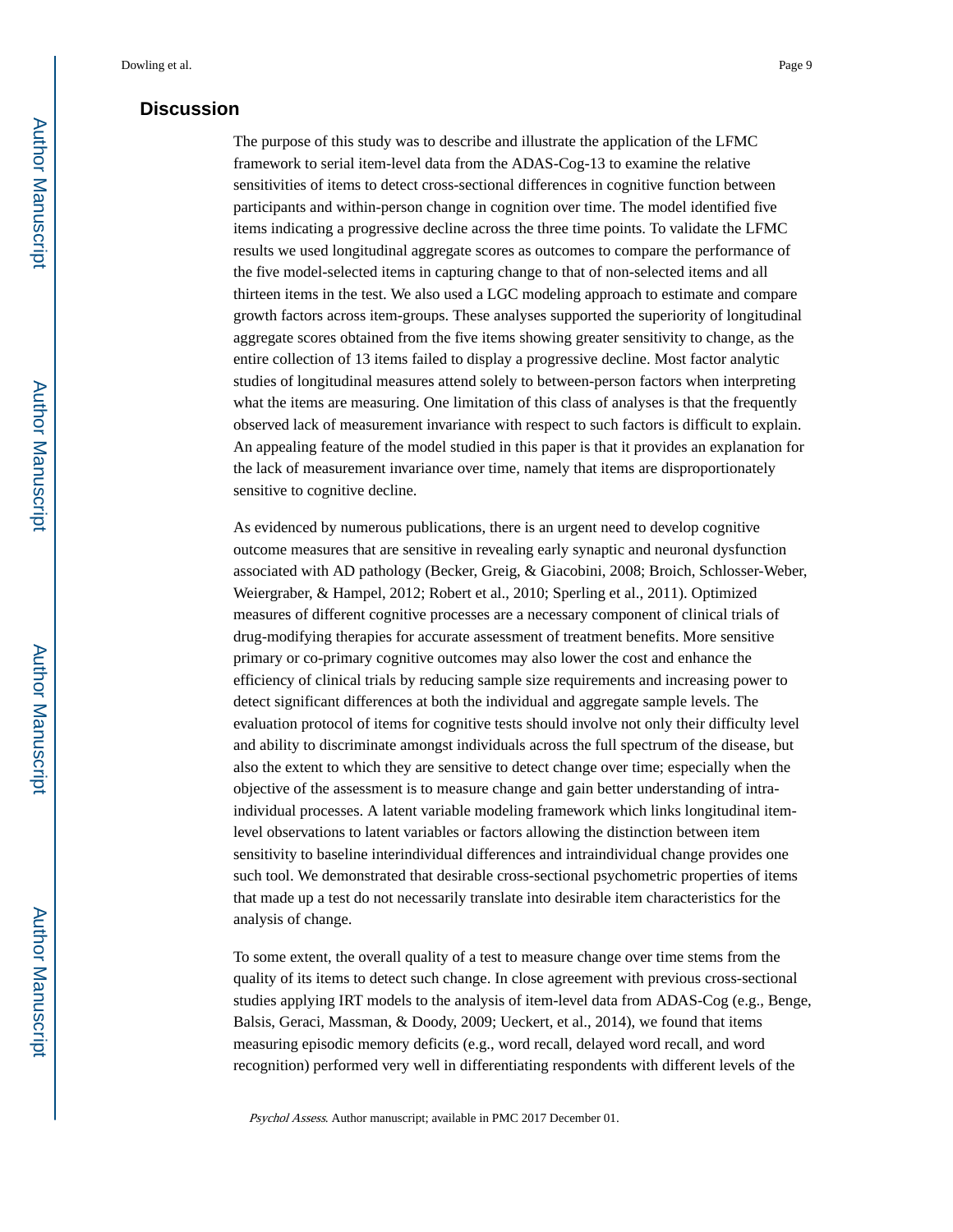cognitive ability measured by the test. Yet, the performance of the same items relative to other items in the test was not as optimal in measuring individual differences in change over time. We found that items assessing predominantly language or semantic memory (e.g., spoken language, comprehension of spoken language, commands, word finding, and naming objects) were much more sensitive or responsive to capturing intraindividual differences in change over time than those measuring episodic memory. These results suggest that the inclusion of *selected* items that detect changes in semantic memory may enhance the usefulness of a test to identify and track true rate of cognitive decline over time. In fact, previous cross-sectional studies (e.g., Welsh, Butters, Hughes, Mohs, & Heyman, 1991; 1992) have indicated that neuropsychological tests measuring learning and memory are highly sensitive for detecting very mild cases of AD, but proved of little value for detecting changes in the disease process. In contrast, the authors found that the performance on lexical-semantic processing measures was a better indicator of changes in clinical diagnosis and disease status. Other studies utilizing longitudinal designs and large community-based non-demented samples at study entry (Amieva, et al., 2008; Wilson, Leurgans, Boyle, & Bennett, 2011) reported that the first measurable cognitive decline was obtained on cognitive tests assessing semantic memory and conceptual formation becoming evident as early as 12 years before conversion to dementia. Although these studies provide support to our findings on the role of semantic memory measures on discriminating disease progression, the focus of our analysis was chiefly on identifying specific items in a scale showing the highest sensitivity to possibly pathological cognitive changes in the underlying trait measured by the scale regardless of the person clinical diagnosis.

More applications and extensions of the LFMC modeling framework exist that may enhance the value of this methodology as an effective tool to monitor and assess cognitive changes. In this study, we have only considered changes using three waves of data to facilitate the introduction and application of the model. For example, items sensitivity to change can be extended to longer time intervals to better describe the item ability to sustain such sensitivity. Interactions with baseline levels of cognitive functioning can also be incorporated into the analysis, given suitable sample sizes for such analysis. This will allow the examination of item sensitivity to change conditioned upon varying stages of cognitive impairment. These analyses can be applied to a variety of scales measuring a broad range of cognitive and functional abilities to study their sensitivity to assess meaningful changes in individual and global neurocognitive scores over time. Future work is needed to explore further extensions of methodological approaches, such as the LFMC illustrated here, that will allow us to use more sensitive measures to detect fine-grained early pathological changes in cognition.

#### **References**

- Aisen PS, Schneider LS, Sano M, Diaz-Arrastia R, van Dyck CH, Weiner MF, … &, Thal LJ. Highdose B vitamin supplementation and cognitive decline in Alzheimer disease: a randomized controlled trial. JAMA: Journal of the American Medical Association. 2008; 300:1774–1783. [PubMed: 18854539]
- Akaike H. A new look at the statistical model identification. Automatic Control, IEEE Transactions on. 1974; 19:716–723.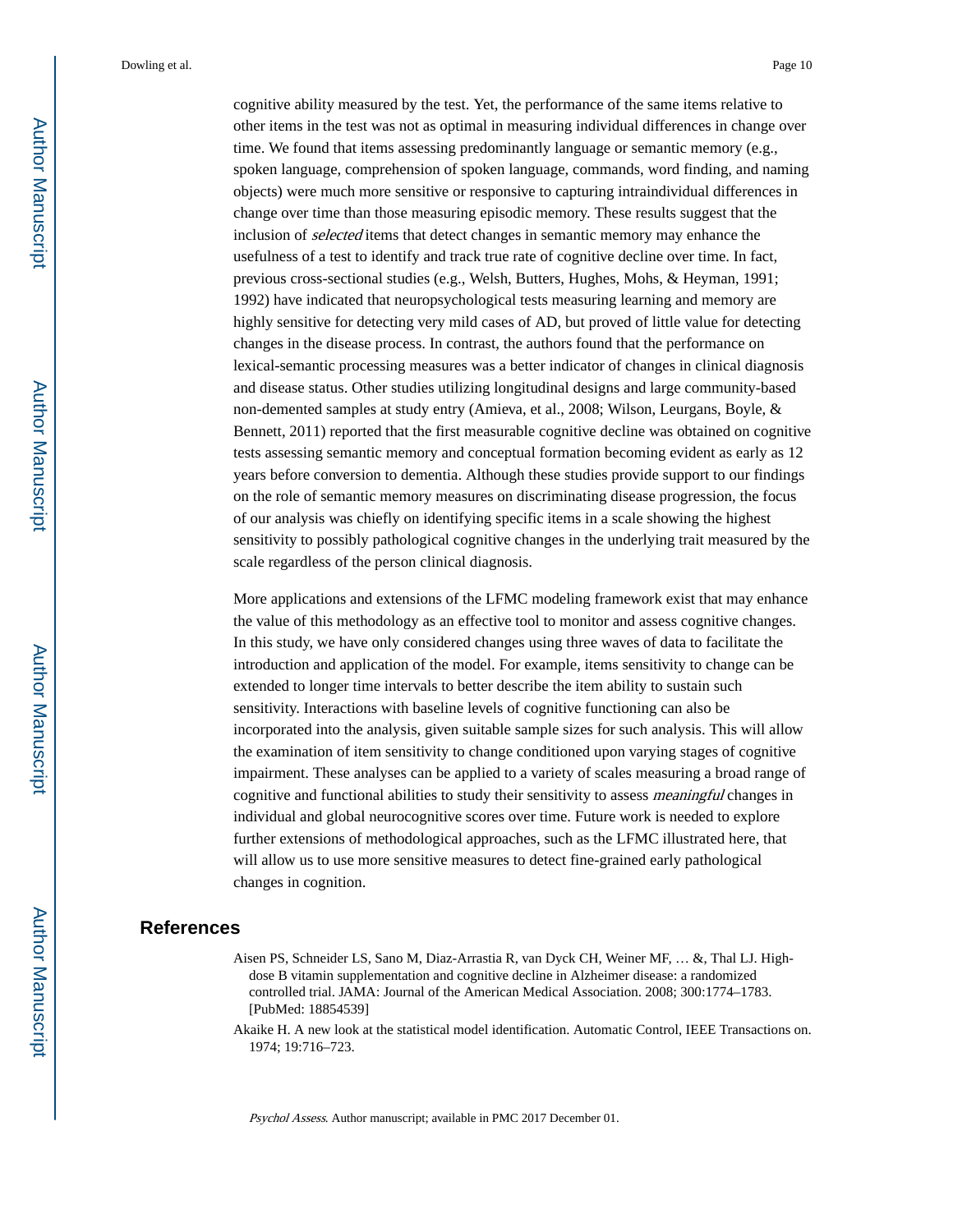- Amieva H, Le Goff M, Millet X, Orgogozo JM, Pérès K, Barberger-Gateau P, … &, Dartigues JF. Prodromal Alzheimer's disease: successive emergence of the clinical symptoms. Annals of Neurology. 2008; 64:492–498. [PubMed: 19067364]
- Becker RE, Greig NH, Giacobini E. Why do so many drugs for Alzheimer's disease fail in development? Time for new methods and new practices? Journal of Alzheimer's Disease. 2008; 15:303–325.
- Benge JF, Balsis S, Geraci L, Massman PJ, Doody RS. How well do the ADAS-cog and its subscales measure cognitive dysfunction in Alzheimer's disease? Dementia and Geriatric Cognitive Disorders. 2009; 28:63–69. [PubMed: 19641319]
- Bentler PM, Bonett DG. Significance tests and goodness of fit in the analysis of covariance structures. Psychological Bulletin. 1980; 88:588–606.
- Bollen, KA.; Curran, PJ. Latent curve models: A structural equation perspective. Hoboken, NJ: Wiley; 2006.
- Bondi MW, Monsch AU, Galasko D, Butters N, Salmon DP, Delis DC. Preclinical cognitive markers of dementia of the Alzheimer type. Neuropsychology. 1994; 8:374–384.
- Bondi MW, Salmon DP, Monsch AU, Galasko D, Butters N, Klauber MR, … &, Saitoh T. Episodic memory changes are associated with the APOE-epsilon 4 allele in nondemented older adults. Neurology. 1995; 45:2203–2206. [PubMed: 8848194]
- Broich, K.; Schlosser-Weber, G.; Weiergräber, M.; Hampel, H. Regulatory Requirements on Clinical Trials in Alzheimer's Disease. In: Hampel, H.; Carrillo, MC., editors. Alzheimer's Disease – Modernizing Concept, Biological Diagnosis and Therapy: Vol. 28. Advances in Biological Psychiatry. Basel, Switzerland: Karger; 2012. p. 168-178.
- Browne MW, Cudeck R. Alternative ways of assessing model fit. Sociological Methods Research. 1992; 21:230–258.
- Bussire T, Gold G, Kvari E, Giannakopoulos P, Bouras C, Perl DP, … &, Hof PR. Stereologic analysis of neurofibrillary tangle formation in prefrontal cortex area 9 in aging and Alzheimer's disease. Neuroscience. 2003; 117:577–592. [PubMed: 12617964]
- Crane PK, Narasimhalu K, Gibbons LE, Mungas DM, Haneuse S, Larson EB, … &, van Belle G. Item response theory facilitated cocalibrating cognitive tests and reduced bias in estimated rates of decline. Journal of Clinical Epidemiology. 2008; 61:1018–1027. [PubMed: 18455909]
- De Jager C, Blackwell AD, Budge MM, Sahakian BJ. Predicting cognitive decline in healthy older adults. The American Journal of Geriatric Psychiatry. 2005; 13:735–740. [PubMed: 16085791]
- Esiri MM, Chance SA. Cognitive reserve, cortical plasticity and resistance to Alzheimer's disease. Alzheimers Research & Therapy. 2012; 4:1–8.
- Feldman HH, Doody RS, Kivipelto M, Sparks DL, Waters DD, Jones RW, … &, Breazna A. Randomized controlled trial of atorvastatin in mild to moderate Alzheimer disease LEADe. Neurology. 2010; 74:956–964. [PubMed: 20200346]
- Flynn KE, Dombeck CB, DeWitt EM, Schulman KA, Weinfurt KP. Using item banks to construct measures of patient reported outcomes in clinical trials: investigator perceptions. Clinical Trials. 2008; 5:575–586. [PubMed: 19029206]
- Folstein MF, Folstein SE, McHugh PR. Mini-mental state: A practical method for grading the cognitive state of patients for the clinician. Journal of Psychiatric Research. 1975; 12:189–198. [PubMed: 1202204]
- Fries JF, Bruce B, Cella D. The promise of PROMIS: using item response theory to improve assessment of patient-reported outcomes. Clinical and Experimental Rheumatology. 2005; 23:33– 37.
- Horn JL, McArdle JJ. A practical and theoretical guide to measurement invariance in aging research. Experimental Aging Research. 1992; 18:117–144. [PubMed: 1459160]
- Kurz A, Farlow M, Quarg P, Spiegel R. Disease stage in Alzheimer disease and treatment effects of rivastigmine. Alzheimer Disease & Associated Disorders. 2004; 18:123–128. [PubMed: 15494617]
- Llano DA, Laforet G, Devanarayan V. Derivation of a new ADAS-cog composite using tree-based multivariate analysis: prediction of conversion from mild cognitive impairment to Alzheimer disease. Alzheimer Disease & Associated Disorders. 2011; 25:73–84. [PubMed: 20847637]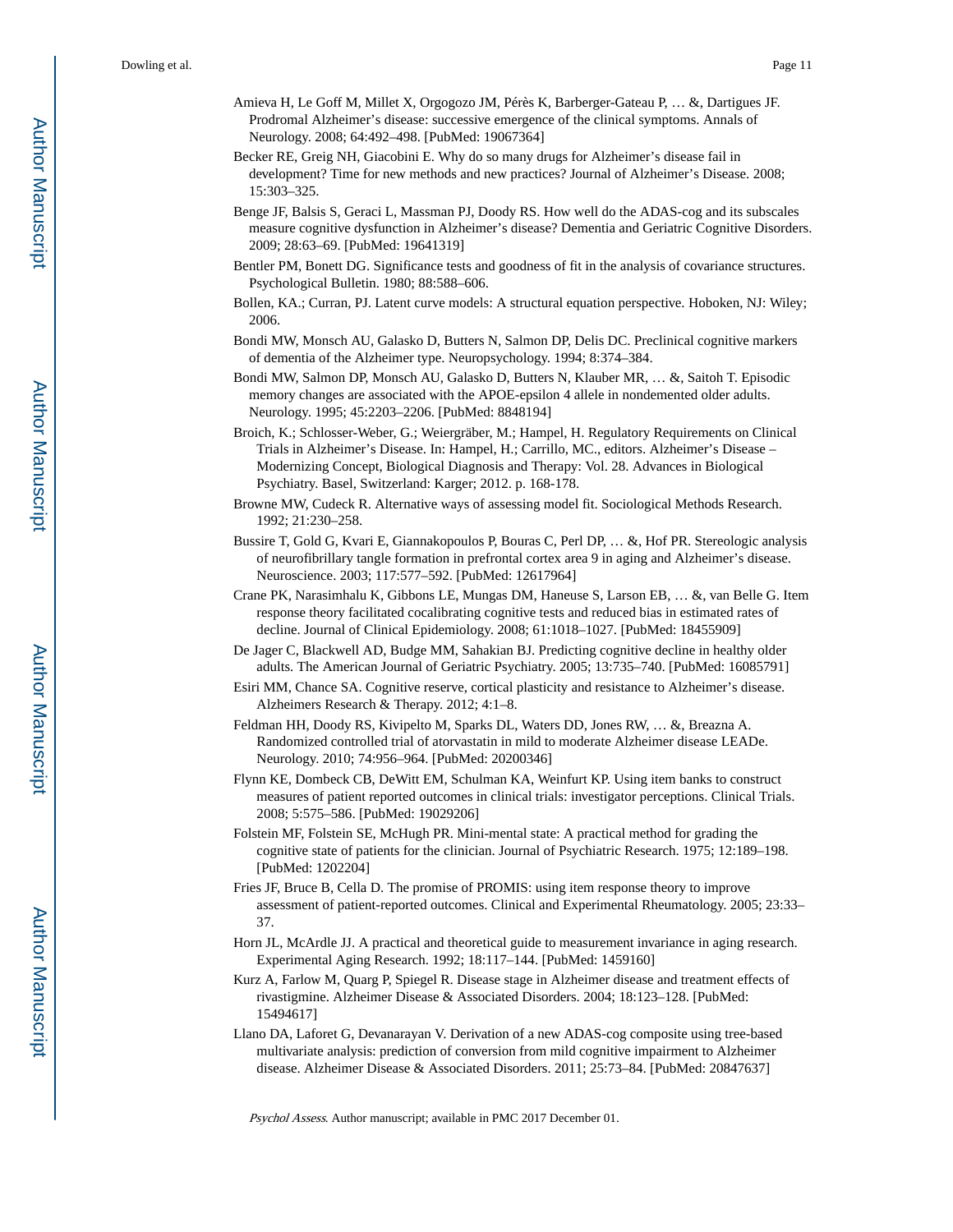- Lo RY, Jagust WJ, Aisen P, Jack CR, Toga AW, Beckett L, ... &, Chowdhury M. Predicting missing biomarker data in a longitudinal study of Alzheimer disease. Neurology. 2012; 78:1376–1382. [PubMed: 22491869]
- Marquis S, Moore MM, Howieson DB, Sexton G, Payami H, Kaye JA, Camicioli R. Independent predictors of cognitive decline in healthy elderly persons. Archives of Neurology. 2002; 59:601– 606. [PubMed: 11939895]
- McArdle, JJ. Five steps in the structural factor analysis of longitudinal data. In: Cudeck, R.; MacCallum, RC., editors. Factor analysis at 100: Historical developments and future directions. Mahwah, NJ: Lawrence Erlbaum Associates; 2007. p. 99-130.
- Meredith W. Measurement invariance, factor analysis and factorial invariance. Psychometrika. 1993; 58:525–543.
- Meredith, W.; Horn, J. The role of factorial invariance in modeling growth and change. In: Sayer, AG.; Collins, LM., editors. New Methods for the Analysis of Change. Washington, D.C: American Psychological Association; 2001. p. 201-240.
- Millsap, RE.; Meredith, W. Factorial invariance: Historical perspectives and new problems. In: Cudeck, R.; MacCallum, RC., editors. 100 years of factor analysis. Mahwah, NJ: Lawrence Erlbaum Associates; 2007. p. 131-152.
- Mohs RC, Knopman D, Petersen RC, Ferris SH, Ernesto C, Grundman M, … &, Thai LJ. Development of cognitive instruments for use in clinical trials of antidementia drugs: additions to the Alzheimer's disease assessment scale that broaden its scope. Alzheimer Disease & Associated Disorders. 1997; 11:13–21. [PubMed: 9194962]
- Morris JC. The Clinical Dementia Rating (CDR): current version and scoring rules. Neurology. 1993; 43:2412–2414. [PubMed: 8232972]
- Mungas D, Reed BR. Application of item response theory for the development of a global functioning measure of dementia with linear measurement properties. Statistics in Medicine. 2000; 19:1631– 1644. [PubMed: 10844724]
- Mungas D, Reed BR, Kramer JH. Psychometrically matched measures of global cognition, memory, and executive function for the assessment of cognitive decline in older persons. Neuropsychology. 2003; 17:380–392. [PubMed: 12959504]
- Muthén, LK.; Muthén, BO. Mplus User's Guide. 7. Los Angeles, CA: Muthén & Muthén; 1998–2012.
- Proust-Lima C, Amieva H, Dartigues JF, Jacqmin-Gadda H. Sensitivity of Four Psychometric Tests to Measure Cognitive Changes in Brain Aging-Population–based Studies. American Journal of Epidemiology. 2007; 165:344–350. [PubMed: 17105962]
- R Development Core Team. R: A language and environment for statistical computing. R Foundation for Statistical Computing; Vienna, Austria: 2015.<http://www.R-project.org>
- Rafii MS, Walsh S, Little JT, Behan K, Reynolds B, Ward C, … &, Aisen PS. A phase II trial of huperzine A in mild to moderate Alzheimer disease. Neurology. 2011; 76:1389–1394. [PubMed: 21502597]
- Reise SP, Widaman KF, Pugh RH. Confirmatory factor analysis and item response theory: two approaches for exploring measurement invariance. Psychological Bulletin. 1993; 114:552–566. [PubMed: 8272470]
- Robert P, Ferris S, Gauthier S, Ihl R, Winblad B, Tennigkeit F. Review of Alzheimer's disease scales: Is there a need for a new multi-domain scale for therapy evaluation in medical practice. Alzheimer's Research & Therapy. 2010; 2:24, 1–13.
- Rosen WG, Mohs RC, Davis KL. A new rating scale for Alzheimer's disease. The American Journal of Psychiatry. 1984; 141:1356–1364. [PubMed: 6496779]
- Salmon DP, Lange KL. Cognitive screening and neuropsychological assessment in early Alzheimer's disease. Clinics in Geriatric Medicine. 2001; 17:229–254. [PubMed: 11375134]
- Salsman JM, Lai JS, Hendrie HC, Butt Z, Zill N, Pilkonis PA, … &, Cella D. Assessing psychological well-being: self-report instruments for the NIH Toolbox. Quality of Life Research. 2014; 23:205– 215. [PubMed: 23771709]
- Sano M, Bell KL, Galasko D, Galvin JE, Thomas RG, van Dyck CH, Aisen PS. A randomized, double-blind, placebo-controlled trial of simvastatin to treat Alzheimer disease. Neurology. 2011; 77:556–563. [PubMed: 21795660]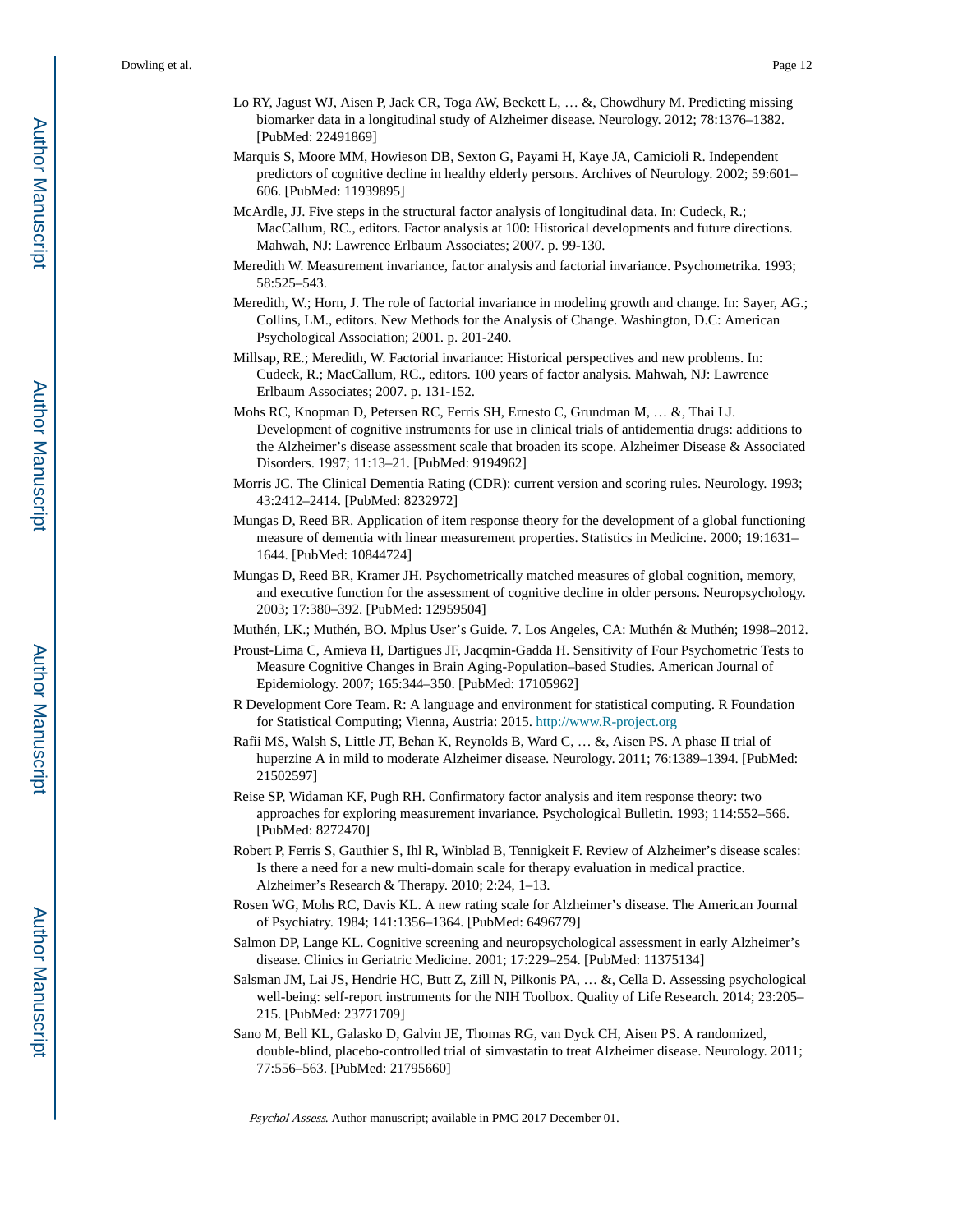- Schaie KW, Maitland SB, Willis SL, Intrieri RC. Longitudinal invariance of adult psychometric ability factor structures across 7 years. Psychology and Aging. 1998; 13:8–20. [PubMed: 9533186] Schwarz G. Estimating the dimension of a model. The Annals of Statistics. 1978; 6:461–464.
- Sclove LS. Application of model-selection criteria to some problems in multivariate analysis. Psychometrika. 1987; 52:333–343.
- Shah RC, Kamphuis PJ, Leurgans S, Swinkels SH, Sadowsky CH, Bongers A, … &, Bennett DA. The S-Connect study: results from a randomized, controlled trial of Souvenaid in mild-to-moderate Alzheimer's disease. Alzheimers Research & Therapy. 2013; 5:59, 1–9.
- Skinner J, Carvalho JO, Potter GG, Thames A, Zelinski E, Crane PK. …Alzheimer's Disease Neuroimaging Initiative. The Alzheimer's disease assessment scale-cognitive-plus (ADAS-Cog-Plus): an expansion of the ADAS-Cog to improve responsiveness in MCI. Brain Imaging and Behavior. 2012; 6:489–501. [PubMed: 22614326]
- Slick, DJ. Psychometrics in neuropsychological assessment. In: Strauss, E.; Sherman, EM.; Spreen, O., editors. A compendium of neuropsychological tests: Administration, norms, and commentary. Oxford University Press; USA: 2006. p. 3-43.
- Sperling RA, Aisen PS, Beckett LA, Bennett DA, Craft S, Fagan AM, … &, Phelps CH. Toward defining the preclinical stages of Alzheimer's disease: Recommendations from the National Institute on Aging-Alzheimer's Association workgroups on diagnostic guidelines for Alzheimer's disease. Alzheimer's & Dementia. 2011; 7:280–292.
- Steiger, JH.; Lind, JC. Statistically-based tests for the number of common factors. Paper presented at the Annual Spring Meeting of the Psychometric Society; Iowa City, IA. 1980 May.
- Stevens, JP. Applied Multivariate Statistics for the Social Sciences. 5. New York, NY: Routeledge; 2009.
- Suzuki T, Shimada H, Makizako H, Doi T, Yoshida D, Ito K, … &, Kato T. A randomized controlled trial of multicomponent exercise in older adults with mild cognitive impairment. PloS One. 2013; 8:e61483. [PubMed: 23585901]
- Tucker LR, Lewis C. A reliability coefficient for maximum likelihood factor analysis. Psychometrika. 1973; 38:1–10.
- Ueckert S, Plan EL, Ito K, Karlsson MO, Corrigan B, Hooker AC. Alzheimer's Disease Neuroimaging Initiative. Improved utilization of ADAS-cog assessment data through item response theory based pharmacometric modeling. Pharmaceutical Research. 2014; 31:2152–2165. [PubMed: 24595495]
- Welsh K, Butters N, Hughes J, Mohs R, Heyman A. Detection of abnormal memory decline in mild cases of Alzheimer's disease using CERAD neuropsychological measures. Archives of Neurology. 1991; 48:278–281. [PubMed: 2001185]
- Welsh KA, Butters N, Hughes JP, Mohs RC, Heyman A. Detection and staging of dementia in Alzheimer's disease: Use of the neuropsychological measures developed for the Consortium to Establish a Registry for Alzheimer's Disease. Archives of Neurology. 1992; 49:448–452. [PubMed: 1580805]
- West, SG.; Taylor, AB.; Wu, W. Model fit and model selection in structural equation models. In: Hoyle, RH., editor. Handbook of Structural Equation Models. New York, NY: Guilford; 2014. p. 209-231.
- Wilson RS, Leurgans SE, Boyle PA, Bennett DA. Cognitive decline in prodromal Alzheimer disease and mild cognitive impairment. Archives of Neurology. 2011; 68:351–356. [PubMed: 21403020]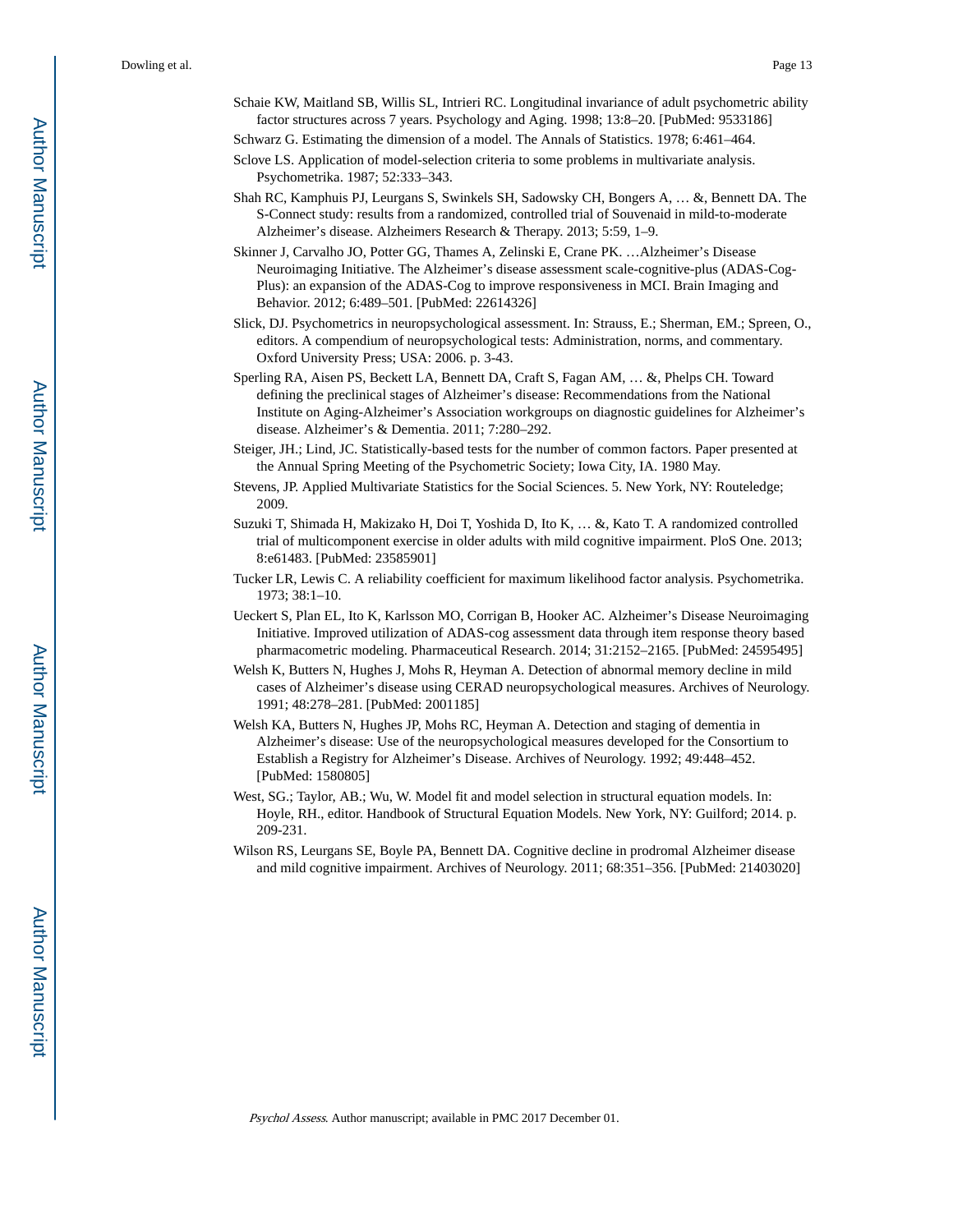

### **Figure 1.**

Comparison of item loadings across baseline and change factors. The first five panels illustrate the loadings for the items showing greater sensitivity to change. The other panels compare the loadings for the remaining 8 items in the Alzheimer's Disease Assessment Scale-Cognitive subscale (ADAS-Cog).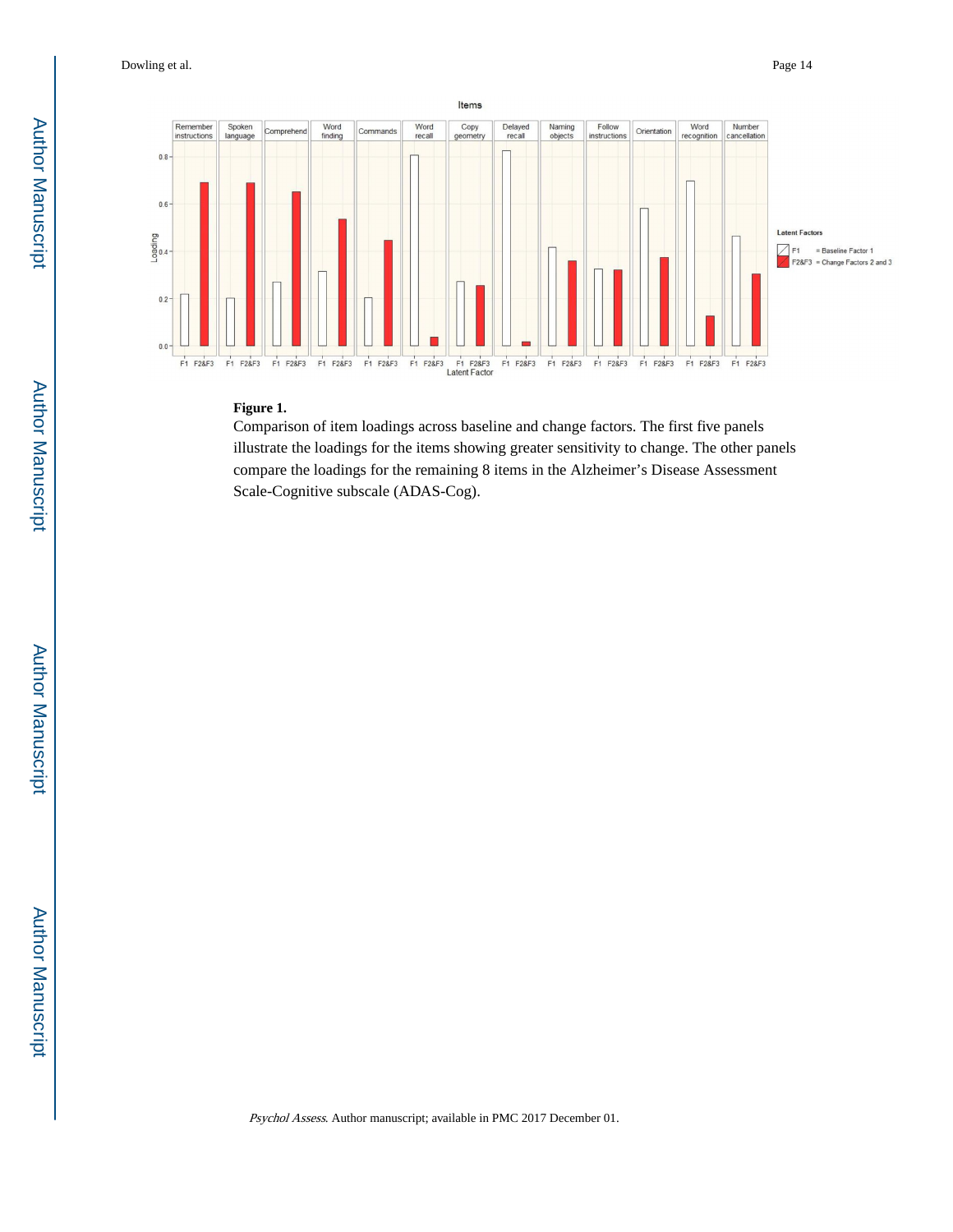

## **Figure 2.**

Mean score trend across time by item group with 95% confidence intervals (CI) and corresponding standard errors (SEs).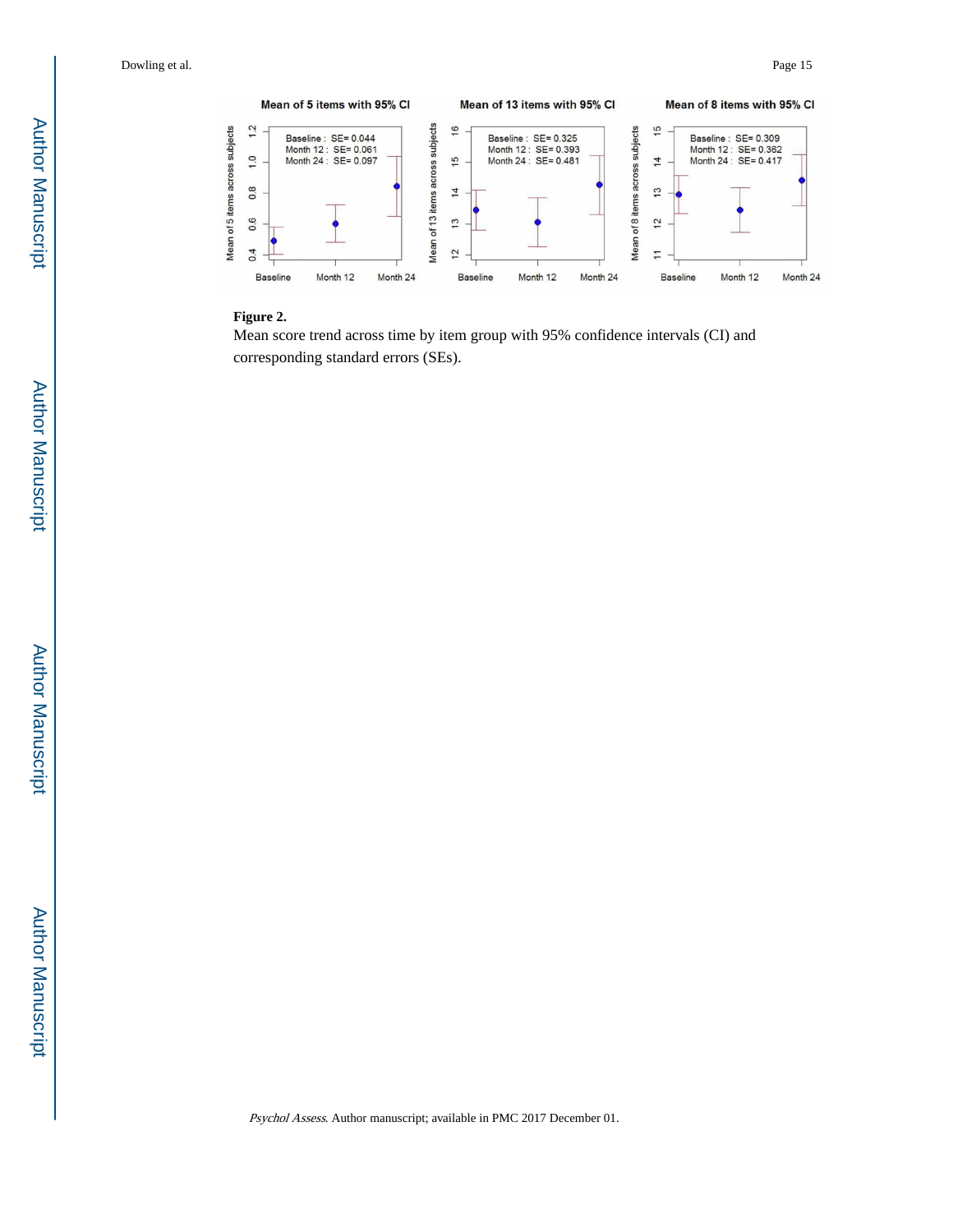Sample Characteristics at Baseline by Diagnostic Group Sample Characteristics at Baseline by Diagnostic Group

| Characteristic    | $Total (n=1, 217)$ |      | $CN(n=343)$                              |                | MCI $(n=764)$               |      | $AD(n=110)$ |      |
|-------------------|--------------------|------|------------------------------------------|----------------|-----------------------------|------|-------------|------|
|                   | Σ                  | S    | z                                        | S              | Σ                           | S    | z           | SD   |
|                   |                    |      |                                          | Demographic    |                             |      |             |      |
| Age (years)       | 73.44              | 7.08 |                                          |                | 74.21 5.69 72.83            | 7.47 | 75.20       | 7.75 |
| Education (years) | 16.11              | 2.75 | 16.44                                    | 2.63           | 16.02                       | 2.81 | 15.69       | 2.61 |
| Sex               |                    |      |                                          |                |                             |      |             |      |
| Male (%)          | 56.50%             |      | 51.60%                                   |                | 58.60%                      |      | 57.30%      |      |
| Female (%)        | 43.50%             |      | 48.40%                                   |                | 41.40%                      |      | 42.70%      |      |
|                   |                    |      | Global cognition and function (baseline) |                |                             |      |             |      |
| <b>MMSE</b>       | 27.30              | 2.50 |                                          |                | 29.06 1.15 27.58 1.81 23.19 |      |             | 2.05 |
| CDR-SB            | 1.52               | 1.63 | Š                                        | $\frac{18}{1}$ | 1.51                        | 88   | 4.37        | 1.63 |
| ADAS-Cog-13       | 16.50              | 8.89 | 9.43                                     | 4.18           | 16.63                       | 6.83 | 28.85       | 7.62 |
|                   |                    |      |                                          |                |                             |      |             |      |

Note. CN = cognitively normal; MCI = mild cognitive impairment; AD = Alzheimer's disease; MMSE = Mini Mental State Examination; CDR-SB = Clinical Dementia Rating-Sum of Boxes; ADAS-<br>Cog13 = Alzheimer's disease Assessment Note. CN = cognitively normal; MCI = mild cognitive impairment; AD = Alzheimer's disease; MMSE = Mini Mental State Examination; CDR-SB = Clinical Dementia Rating-Sum of Boxes; ADAS-Cog13 = Alzheimer's disease Assessment Scale-13-item Cognitive Subscale.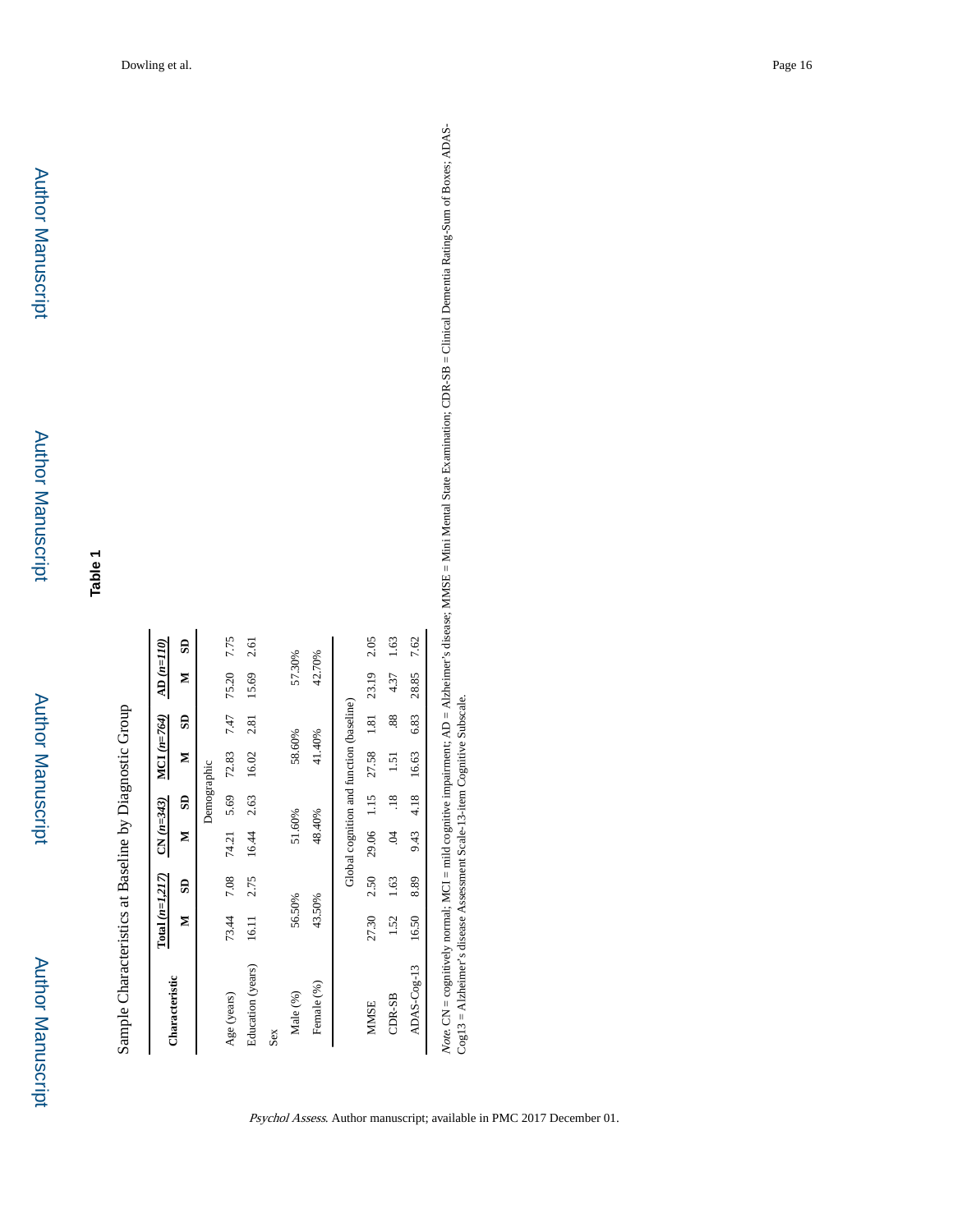#### **Table 2**

# ADAS-Cog-13 Items Submitted to Analysis

| <b>Item Number in the ADNI Database</b> | <b>Cognitive Domain</b>             | <b>Item Description</b>                       | Range    |
|-----------------------------------------|-------------------------------------|-----------------------------------------------|----------|
| Item 1                                  | Memory                              | Word-recall-Trials 1 to $3d$                  | $0 - 10$ |
| Item 2                                  | Language                            | Following commands                            | $0 - 5$  |
| Item 3                                  | <b>Constructional Praxis</b>        | Copy geometric forms                          | $0 - 5$  |
| Item 4                                  | Memory                              | Delayed word recall                           | $0 - 10$ |
| Item 5                                  | Language                            | Naming objects                                | $0 - 5$  |
| Item 6                                  | <b>Ideational Praxis</b>            | Following instructions $b$                    | $0 - 5$  |
| Item 7                                  | Orientation                         | Orientation                                   | $0 - 8$  |
| Item 8                                  | Memory                              | Word recognition                              | $0 - 12$ |
| Item 9                                  | Memory                              | Remember instructions $\frac{b}{c}$           | $0 - 5$  |
| Item 10                                 | Language                            | Comprehension of spoken language <sup>b</sup> | $0 - 5$  |
| Item 11                                 | Language                            | Word finding difficulty $\overline{b}$        | $0 - 5$  |
| Item 12                                 | Language                            | Spoken language ability $\overline{b}$        | $0 - 5$  |
| Item 13                                 | <b>Attention/Executive Function</b> | Number cancellation                           | $0 - 40$ |

Notes. ADAS-Cog13 = Alzheimer's disease Assessment Scale-13-item Cognitive Subscale; ADNI = Alzheimer's Disease Neuroimaging Study.

Items in the ADAS-Cog are also referred to as "tasks."

 $^a$ Range of 0–10 per trial.

 $b$ Clinician rated item.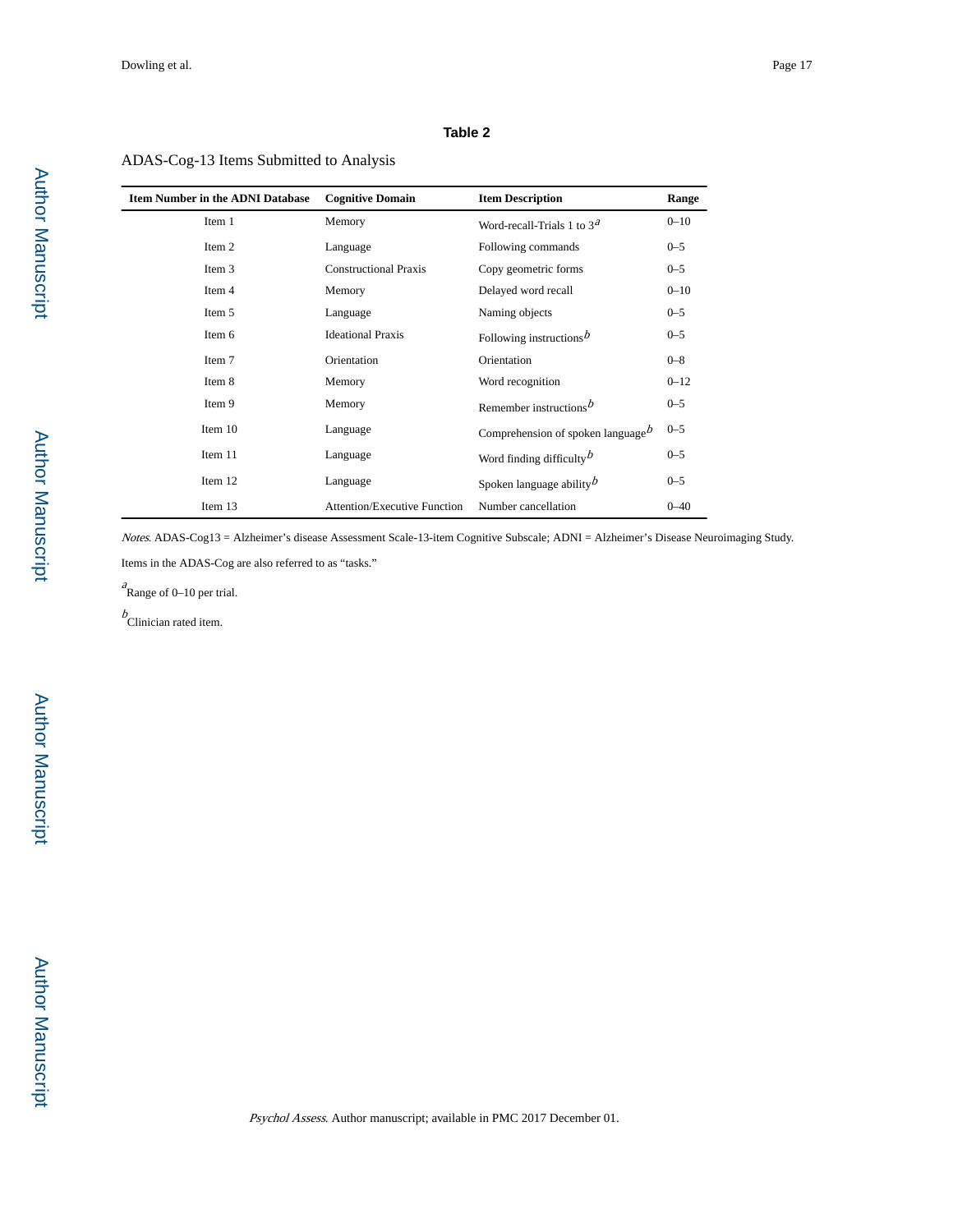Author Manuscript

**Author Manuscript** 

Fit Indices for the Models Testing Measurement Invariance Fit Indices for the Models Testing Measurement Invariance

| Aodels                                                                                               |  |                                                                                       |  |  |  | AIC BIC SABIC $\chi^2$ df $p$ CEI TLI RMSEA 90% 90% PLI RMSEA |
|------------------------------------------------------------------------------------------------------|--|---------------------------------------------------------------------------------------|--|--|--|---------------------------------------------------------------|
| Constant Factor Model                                                                                |  | $38355.31$ $642.29$ $642.20$ $704$ $704$ $704$ $83.83.83$ $0.85$ $0.85$ $0.84$ $0.04$ |  |  |  | 0.040, 0.044]                                                 |
| Baseline and Change Model <sup>a</sup> 62663.19 63316.52 62909.94 1513.63 691 < 0.001 0.92 0.91 0.03 |  |                                                                                       |  |  |  | 0.029, 0.033]                                                 |
| Jarving Factor Model                                                                                 |  |                                                                                       |  |  |  | $0.030, 0.035$ ]                                              |

 ${}^{\rm 2}$  Model selected. Model selected.

error of approximation.

Note. AIC = Akaike information criterion; BIC = Bayesian information criterion; SABIC = sample-size adjusted BIC; CFI = comparative fit index; TLI = Tucker-Lewis index; RMSEA = root mean squared<br>error of approximation. Note. AIC = Akaike information criterion; BIC = Bayesian information criterion; SABIC = sample-size adjusted BIC; CFI = comparative fit index; TLI = Tucker-Lewis index; RMSEA = root mean squared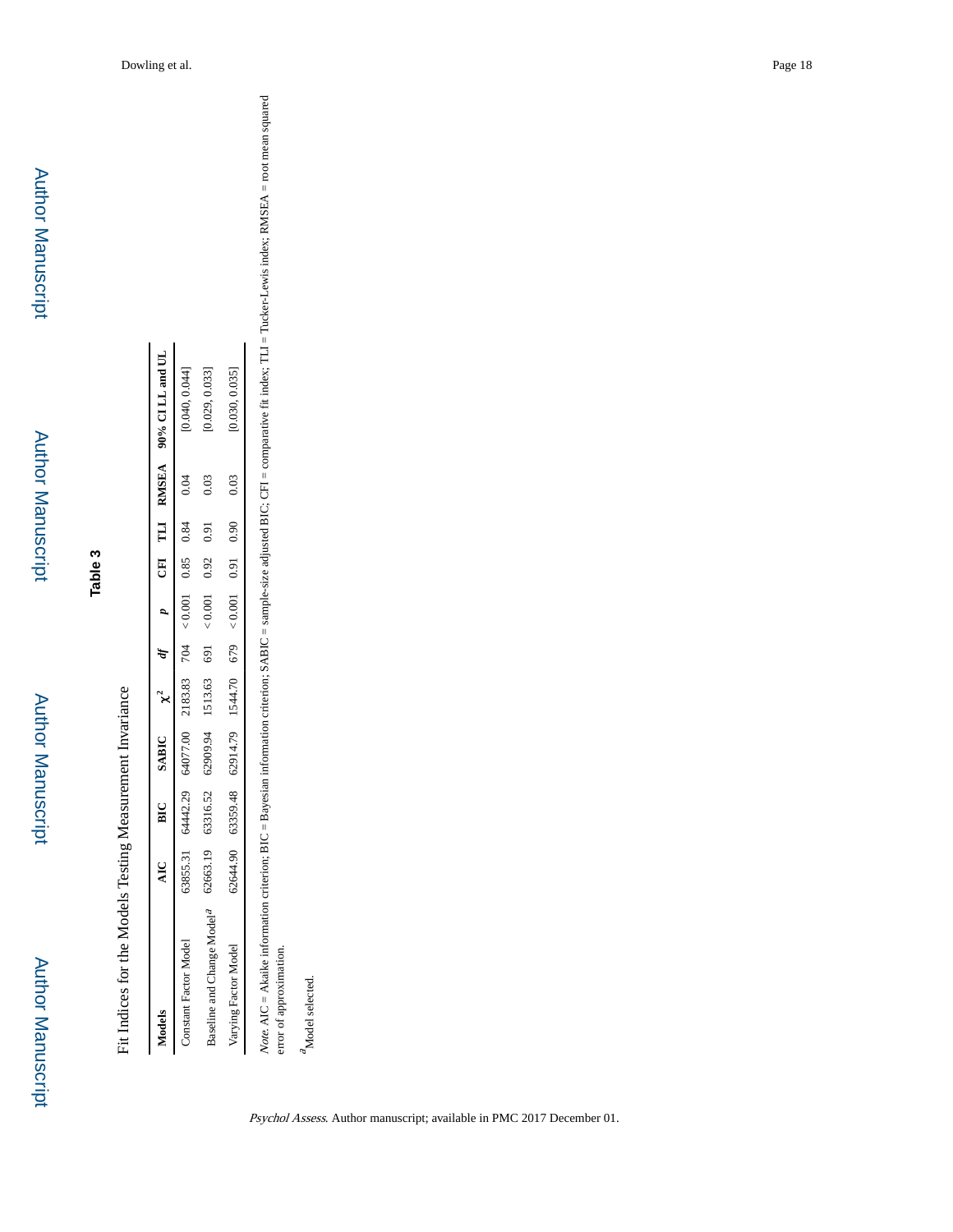**Table 4**

Standardized Loadings and Standard Errors per Estimated Factor Standardized Loadings and Standard Errors per Estimated Factor

|                    |                           | <b>Baseline Factor</b> |                           | Change Factors 2 and 3 |                           |
|--------------------|---------------------------|------------------------|---------------------------|------------------------|---------------------------|
| Item               | <b>Item Description</b>   | <b>Estimate</b>        | SE                        | Estimate               | SE                        |
| Item               | Word recall-Trials 1 to 3 | $\ddot{s}$             | ರ                         | S.                     | 8                         |
| Item <sub>2</sub>  | Commands                  | $\tilde{\mathcal{L}}$  | S.                        | 45                     | $\frac{8}{2}$             |
| Item 3             | Copy geometric forms      | 27                     | $\mathcal{S}$             | 26                     | $\overline{0}$            |
| $I$ tem $4$        | Delayed word recall       | 83                     | ā                         | $\mathcal{S}$          | S.                        |
| Item 5             | Naming objects            | 42                     | $\ddot{\mathrm{c}}$       | $\ddot{36}$            | $\overline{c}$            |
| Item $6$           | Following instructions    | 33                     | $\ddot{\mathrm{S}}$       | 32                     | $\overline{0}$            |
| Item <sub>7</sub>  | Orientation               | 58                     | SO.                       | 31                     | $\widetilde{\mathrm{SO}}$ |
| Item $8$           | Word recognition          | .70                    | $\mathcal{S}$             | $\ddot{13}$            | $\overline{0}$            |
| Item <sub>9</sub>  | Remember instructions     | 22                     | $\overline{5}$            | $\ddot{\mathrm{e}}$    | $\frac{6}{5}$             |
| Item 10            | Comprehension             | 27                     | $\widetilde{\mathrm{SO}}$ | $\widetilde{5}$        | $\mathcal{S}$             |
| Ξ<br>Item.         | Word finding              | 32                     | S.                        | 54                     | S.                        |
| Item $12$          | Spoken language           | $\overline{c}$         | S.                        | 69.                    | $\overline{5}$            |
| Item <sub>13</sub> | Number cancellation       | 46                     | $\overline{0}$            | $\ddot{30}$            | S.                        |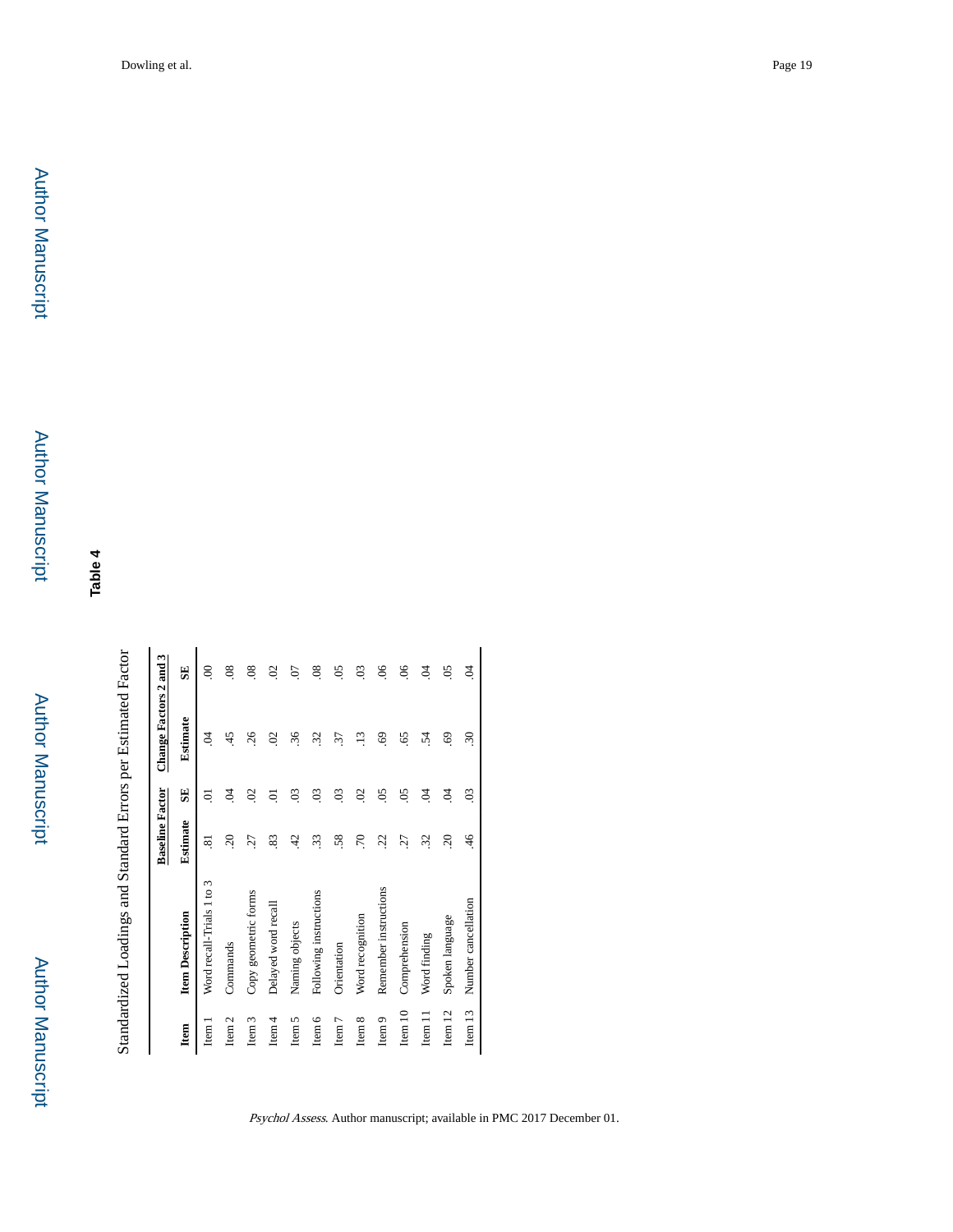Author Manuscript

**Author Manuscript** 

**Table 5**

Ranking of Items on Two Different Latent Factors Across Time Ranking of Items on Two Different Latent Factors Across Time

|                   |                           | <b>Baseline Factor</b>                       |                    |                            | Change Factors 2 and 3                  |
|-------------------|---------------------------|----------------------------------------------|--------------------|----------------------------|-----------------------------------------|
| Item              | Label                     | Loading (ranked from highest to lowest) Item |                    | Label                      | Loading (ranked from highest to lowest) |
| Item $4$          | Delayed word recall       | 83                                           | Item 9             | Remember instructions      | 69                                      |
| Item 1            | Word recall-Trials 1 to 3 | ವ                                            |                    | Item 12 Spoken language    | 70                                      |
| Item 8            | Word recognition          | 70                                           | Item 10            | Comprehension              | 65                                      |
| Item <sub>7</sub> | Orientation               | 58.                                          | Item 11            | Word finding               | $\ddot{5}$                              |
| Item 13           | Number cancellation       | $\overline{46}$                              | Item <sub>2</sub>  | Commands                   | 45                                      |
| Item 5            | Naming objects            | 42                                           | Item <sub>7</sub>  | Orientation                | 37                                      |
| Item $6$          | Following instructions    | 33                                           | Item $5$           | Naming objects             | $\widetilde{\mathcal{E}}$               |
| Item 11           | Word finding              | 32                                           | Item $6$           | Following instructions     | 32                                      |
| Item <sub>3</sub> | Copy geometric forms      | 27                                           | Item <sub>13</sub> | Number cancellation        | $\widetilde{\mathcal{E}}$               |
| Item 10           | Comprehension             | 27                                           | Item <sub>3</sub>  | Copy geometric forms       | 26                                      |
| Item $9$          | Remember instructions     | 22                                           | Item 8             | Word recognition           | $\ddot{ }$                              |
| Item <sub>2</sub> | Commands                  | $\widetilde{\mathcal{L}}$                    | Item 1             | Word recall-Trials 1 to 3  | S.                                      |
|                   | Item 12 Spoken language   | $\tilde{\mathcal{L}}$                        |                    | Item 4 Delayed word recall | $\mathfrak{S}$                          |
|                   |                           |                                              |                    |                            |                                         |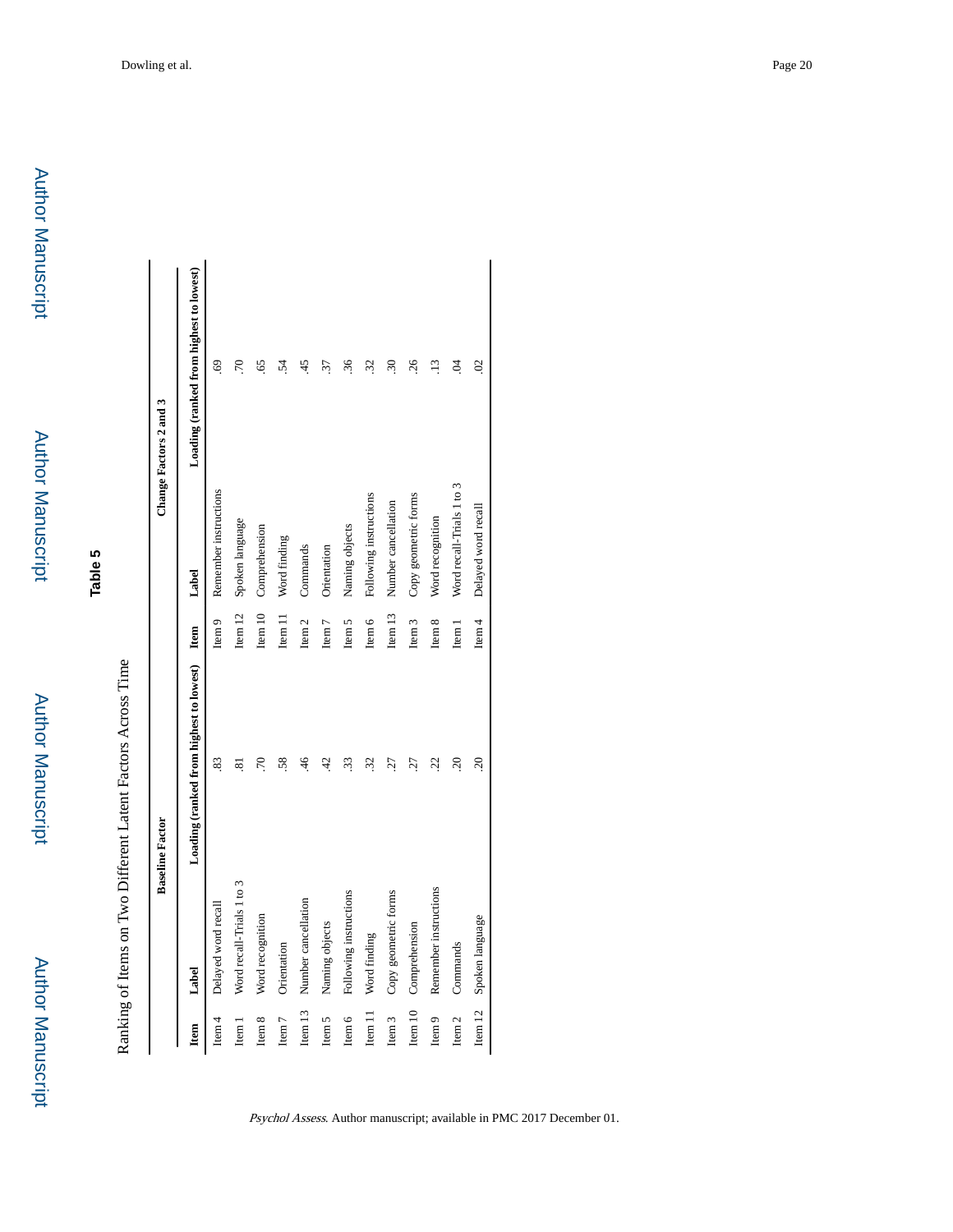Mean Observed Score by Item Group, Diagnostic Group, and Time Mean Observed Score by Item Group, Diagnostic Group, and Time

|                     |                     | 5 items        | 8 items |            | 13 items |       |
|---------------------|---------------------|----------------|---------|------------|----------|-------|
| Time                | Σ                   | SD             | Z       | SD         | Σ        | e     |
|                     |                     |                |         | Total      |          |       |
| Baseline            | 49                  | 50             | 12.96   | 6.84       | 13.45    | 7.20  |
| Month 12            | $\ddot{\mathrm{e}}$ | 1.36           | 12.45   | 8.02       | 13.06    | 8.70  |
| Month <sub>24</sub> | 85                  | 2.15           | 13.42   | 9.23       | 14.27    | 10.67 |
|                     |                     |                |         | g          |          |       |
| Baseline            | 22                  | ত্             | 8.92    | 4.17       | 9.14     | 4.32  |
| Month 12            | 22                  | 59             | 7.86    | 4.35       | 8.09     | 4.53  |
| Month <sub>24</sub> | $\overline{c}$      | $\mathcal{S}$  | 7.95    | 4.23       | 8.16     | 4.46  |
|                     |                     |                |         | MCI        |          |       |
| Baseline            | 52                  | $\overline{6}$ |         | 13.64 6.08 | 14.17    | 6.29  |
| Month 12            | 62                  | 1.25           | 13.08   | 7.12       | 13.70    | 7.64  |
| Month <sub>24</sub> | .80                 | 1.71           | 14.23   | 8.24       | 15.03    | 9.18  |
|                     |                     |                |         | Ą          |          |       |
| Baseline            | 1.57                | 2.01           | 26.71   | 5.74       | 28.29    | 6.46  |
| Month 12            | 2.39                | 3.02           | 29.64   | 7.06       | 32.04    | 8.43  |
| Month <sub>24</sub> | 4.71                | 5.50           | 33.29   | 8.96       | 38.00    | 13.49 |

Psychol Assess. Author manuscript; available in PMC 2017 December 01.